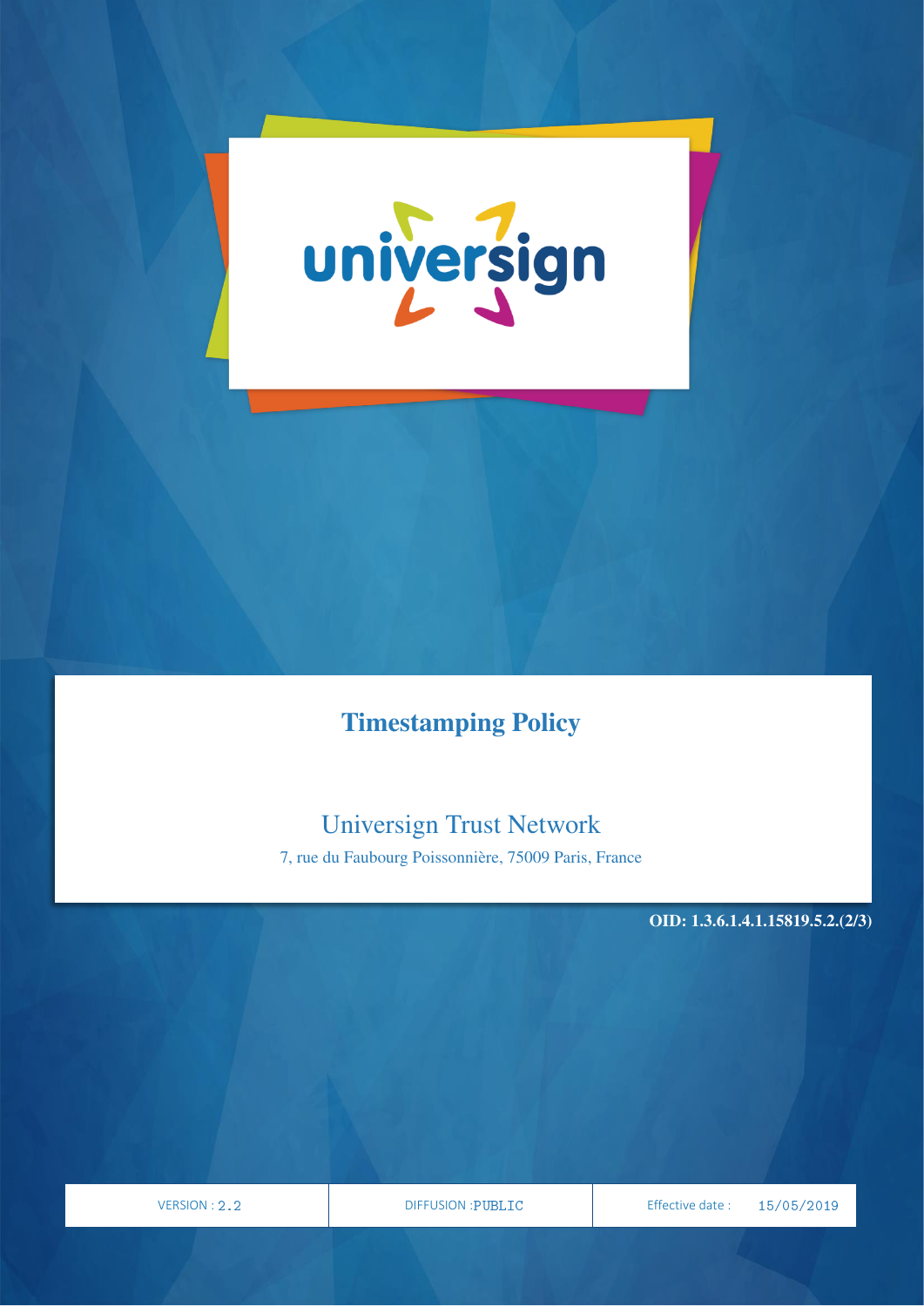# **Contents**

| $\mathbf{1}$   |     | $\overline{7}$<br><b>Introduction</b>                                                                                                                    |
|----------------|-----|----------------------------------------------------------------------------------------------------------------------------------------------------------|
|                | 1.1 | $\overline{7}$<br>Overview<br>.<br>$\mathbf{r}$ , $\mathbf{r}$ , $\mathbf{r}$ , $\mathbf{r}$ , $\mathbf{r}$ , $\mathbf{r}$ , $\mathbf{r}$ , $\mathbf{r}$ |
|                |     | Presentation of the Universign Trust Network<br>7<br>1.1.1                                                                                               |
|                |     | $\overline{7}$<br>Organisation of the Universign Trust Network<br>1.1.2                                                                                  |
|                | 1.2 | 9                                                                                                                                                        |
|                | 1.3 | 9                                                                                                                                                        |
|                |     | 9<br>Certification Authorities<br>1.3.1                                                                                                                  |
|                |     | 9<br>1.3.2                                                                                                                                               |
|                |     | 10<br>1.3.3                                                                                                                                              |
|                |     | 10<br>1.3.4<br>Timestamping Authorities                                                                                                                  |
|                |     | 10<br>1.3.5                                                                                                                                              |
|                |     | Certificate Officer<br>10<br>1.3.6                                                                                                                       |
|                | 1.4 | 11<br>Certificate usage                                                                                                                                  |
|                |     | 1.4.1<br>Appropriate Certificate uses<br>11                                                                                                              |
|                |     | 11<br>1.4.2<br>Prohibited Certificate uses                                                                                                               |
|                | 1.5 | 12                                                                                                                                                       |
|                |     | 12<br>1.5.1<br>Organization administering the document                                                                                                   |
|                |     | 12<br>1.5.2                                                                                                                                              |
|                |     | Person determining TSP suitability for the policy<br>12<br>1.5.3                                                                                         |
|                |     | TSPS approval procedures<br>12<br>1.5.4                                                                                                                  |
|                | 1.6 | 12                                                                                                                                                       |
| $\overline{2}$ |     | 14<br><b>Publication and repository responsibilities</b>                                                                                                 |
|                | 2.1 | 14                                                                                                                                                       |
|                | 2.2 | 14                                                                                                                                                       |
|                | 2.3 | 14                                                                                                                                                       |
|                | 2.4 | 15                                                                                                                                                       |
| 3              |     | <b>Section left empty</b><br>15                                                                                                                          |
| 4              |     | <b>Operational controls</b><br>15                                                                                                                        |
|                |     | 15<br>4.1 Clock synchronisation                                                                                                                          |
|                | 4.2 | 16                                                                                                                                                       |
| 5              |     | 16<br><b>Facility, management, and operational controls</b>                                                                                              |
|                | 5.1 | 16                                                                                                                                                       |
|                |     | 5.1.1<br>Site location and construction<br>16                                                                                                            |
|                |     | 16<br>5.1.2                                                                                                                                              |
|                |     | 5.1.3<br>17                                                                                                                                              |
|                |     |                                                                                                                                                          |

TIMESTAMPING POLICY PAGE: 2/42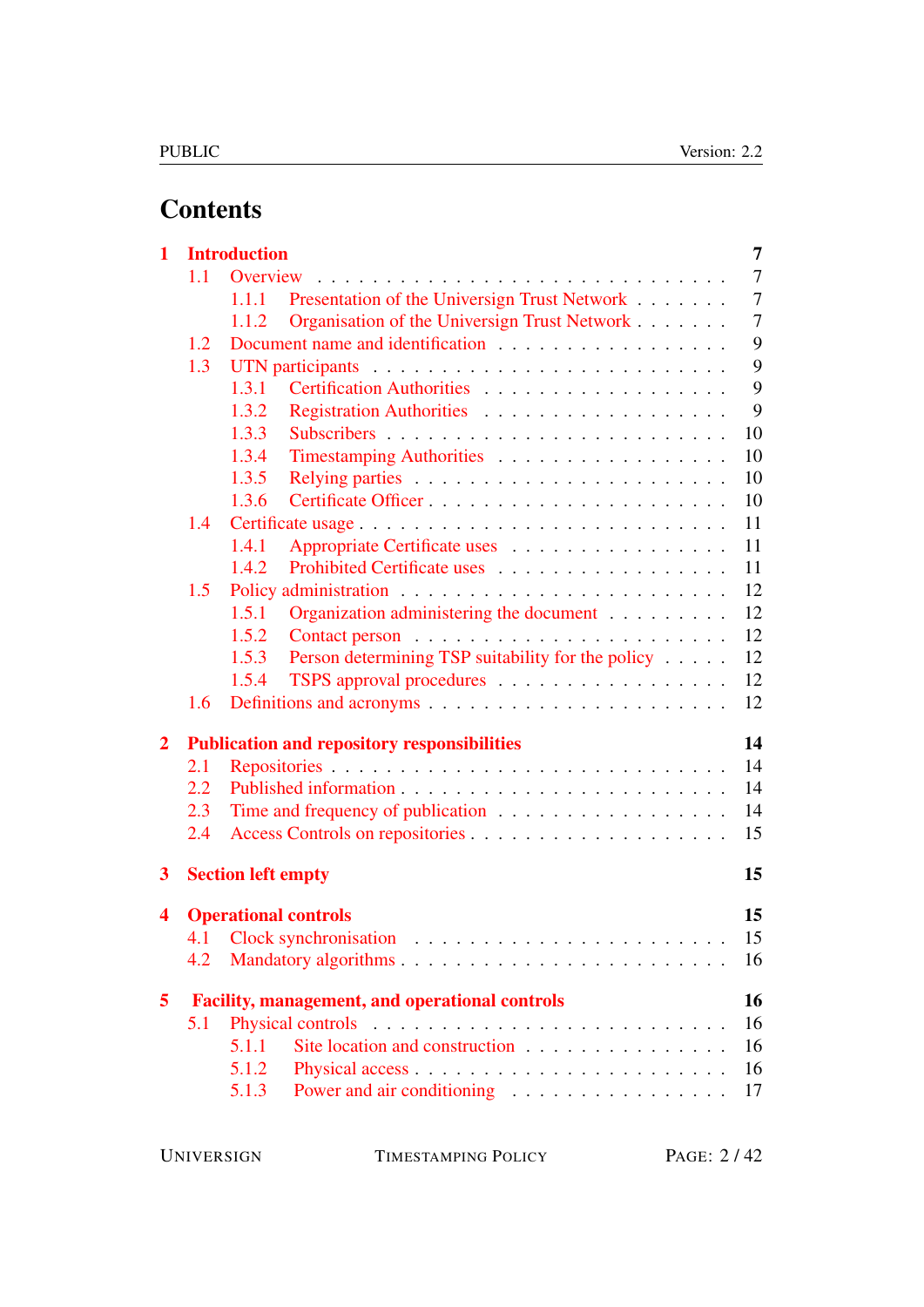|     | 5.1.4 |                                                           | 17 |
|-----|-------|-----------------------------------------------------------|----|
|     | 5.1.5 | Fire prevention and protection                            | 17 |
|     | 5.1.6 |                                                           | 17 |
|     | 5.1.7 |                                                           | 17 |
|     | 5.1.8 |                                                           | 17 |
| 5.2 |       |                                                           | 18 |
|     | 5.2.1 |                                                           | 18 |
|     | 5.2.2 | Number of persons required per task                       | 18 |
|     | 5.2.3 | Identification and authentication for each role           | 18 |
|     | 5.2.4 | Roles requiring separation of duties                      | 19 |
|     | 5.2.5 |                                                           | 19 |
| 5.3 |       |                                                           | 19 |
|     | 5.3.1 | Qualifications, experience, and clearance requirements    | 19 |
|     | 5.3.2 | Background check procedures                               | 19 |
|     | 5.3.3 |                                                           | 20 |
|     | 5.3.4 | Retraining frequency and requirements                     | 20 |
|     | 5.3.5 | Job rotation frequency and sequence                       | 20 |
|     | 5.3.6 | Sanctions for unauthorized actions                        | 20 |
|     | 5.3.7 | Independent contractor requirements                       | 20 |
|     | 5.3.8 | Documentation supplied to personnel                       | 20 |
| 5.4 |       |                                                           | 20 |
|     | 5.4.1 |                                                           | 20 |
|     | 5.4.2 | Frequency of processing log                               | 21 |
|     | 5.4.3 | Retention period for audit log                            | 21 |
|     | 5.4.4 |                                                           | 21 |
|     | 5.4.5 | Audit log backup procedures                               | 21 |
|     | 5.4.6 |                                                           | 21 |
|     | 5.4.7 | Notification to event-causing subject                     | 21 |
|     | 5.4.8 | Vulnerability assessments                                 | 22 |
| 5.5 |       |                                                           | 22 |
|     | 5.5.1 | Types of records archived                                 | 22 |
|     | 5.5.2 | Retention period for archive                              | 23 |
|     | 5.5.3 |                                                           | 23 |
|     | 5.5.4 | Archive backup procedures                                 | 23 |
|     | 5.5.5 | Requirements for time-stamping of records                 | 23 |
|     | 5.5.6 | Archive collection system                                 | 23 |
|     | 5.5.7 | Procedures to obtain and verify archive information       | 23 |
| 5.6 |       |                                                           | 23 |
| 5.7 |       |                                                           | 24 |
|     | 5.7.1 | Incident and compromise handling procedures               | 24 |
|     | 5.7.2 | Computing resources, software, and/or data are corrupted. | 24 |
|     |       |                                                           |    |

UNIVERSIGN TIMESTAMPING POLICY PAGE: 3/42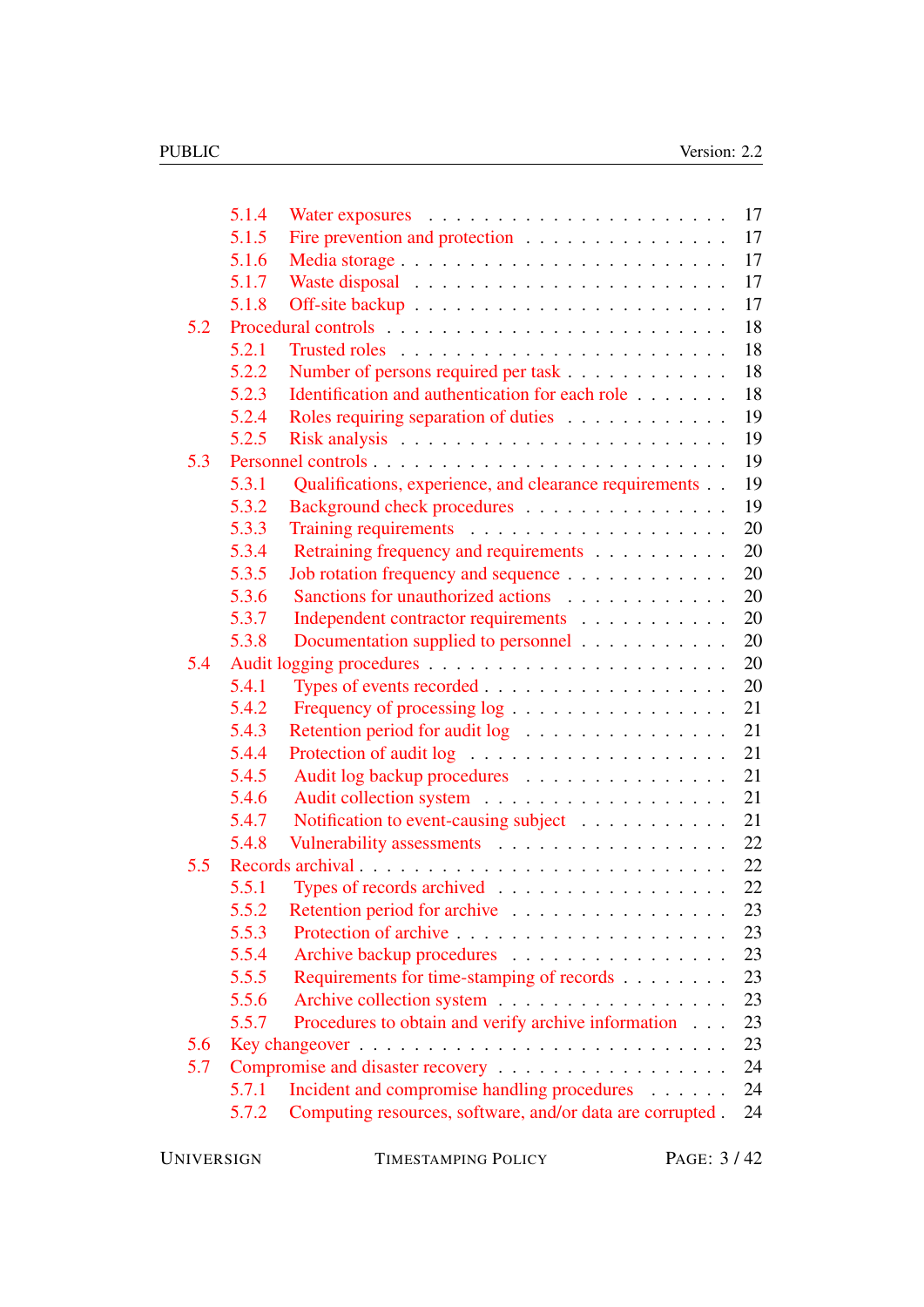|   |     | 5.7.3  | Entity private key compromise procedures                         | 24 |
|---|-----|--------|------------------------------------------------------------------|----|
|   |     | 5.7.4  | Business continuity capabilities after a disaster                | 24 |
|   | 5.8 |        | <b>TSA</b> termination                                           | 25 |
| 6 |     |        | <b>Technical security controls</b>                               | 25 |
|   | 6.1 |        |                                                                  | 25 |
|   |     | 6.1.1  |                                                                  | 25 |
|   |     | 6.1.2  | Private key delivery to Subscriber                               | 25 |
|   |     | 6.1.3  | Public key delivery to CA                                        | 26 |
|   |     | 6.1.4  | CA public key delivery to Relying Parties                        | 26 |
|   |     | 6.1.5  |                                                                  | 26 |
|   |     | 6.1.6  | Public key parameters generation and quality checking            | 26 |
|   |     | 6.1.7  |                                                                  | 26 |
|   | 6.2 |        | Private key protection and cryptographic module engineering con- |    |
|   |     | trols  |                                                                  | 26 |
|   |     | 6.2.1  | Cryptographic module standards and controls                      | 26 |
|   |     | 6.2.2  | Private key (n out of m) multi-person control $\dots \dots$      | 27 |
|   |     | 6.2.3  |                                                                  | 27 |
|   |     | 6.2.4  |                                                                  | 27 |
|   |     | 6.2.5  |                                                                  | 27 |
|   |     | 6.2.6  | Private key transfer into or from a cryptographic module.        | 27 |
|   |     | 6.2.7  | Private key storage on cryptographic module                      | 27 |
|   |     | 6.2.8  | Method to activate the private key                               | 27 |
|   |     | 6.2.9  | Method to deactivate the private key                             | 28 |
|   |     | 6.2.10 | Method to destroy the private key                                | 28 |
|   |     | 6.2.11 | Cryptographic Module Rating                                      | 28 |
|   | 6.3 |        | Other aspects of key pair management                             | 28 |
|   |     | 6.3.1  |                                                                  | 28 |
|   |     | 6.3.2  | Certificate operational periods and key pair usage periods.      | 28 |
|   | 6.4 |        | <b>Activation</b> data                                           | 29 |
|   |     | 6.4.1  | Activation data generation and installation                      | 29 |
|   |     | 6.4.2  | Activation data protection                                       | 29 |
|   |     | 6.4.3  | Other aspects of activation data                                 | 29 |
|   | 6.5 |        |                                                                  | 29 |
|   |     | 6.5.1  | Specific computer security technical requirements                | 29 |
|   |     | 6.5.2  |                                                                  | 30 |
|   | 6.6 |        |                                                                  | 30 |
|   |     | 6.6.1  | System development controls                                      | 30 |
|   |     | 6.6.2  | Security management controls                                     | 30 |
|   |     | 6.6.3  | Life cycle security controls                                     | 30 |
|   | 6.7 |        |                                                                  | 30 |

UNIVERSIGN TIMESTAMPING POLICY PAGE: 4/42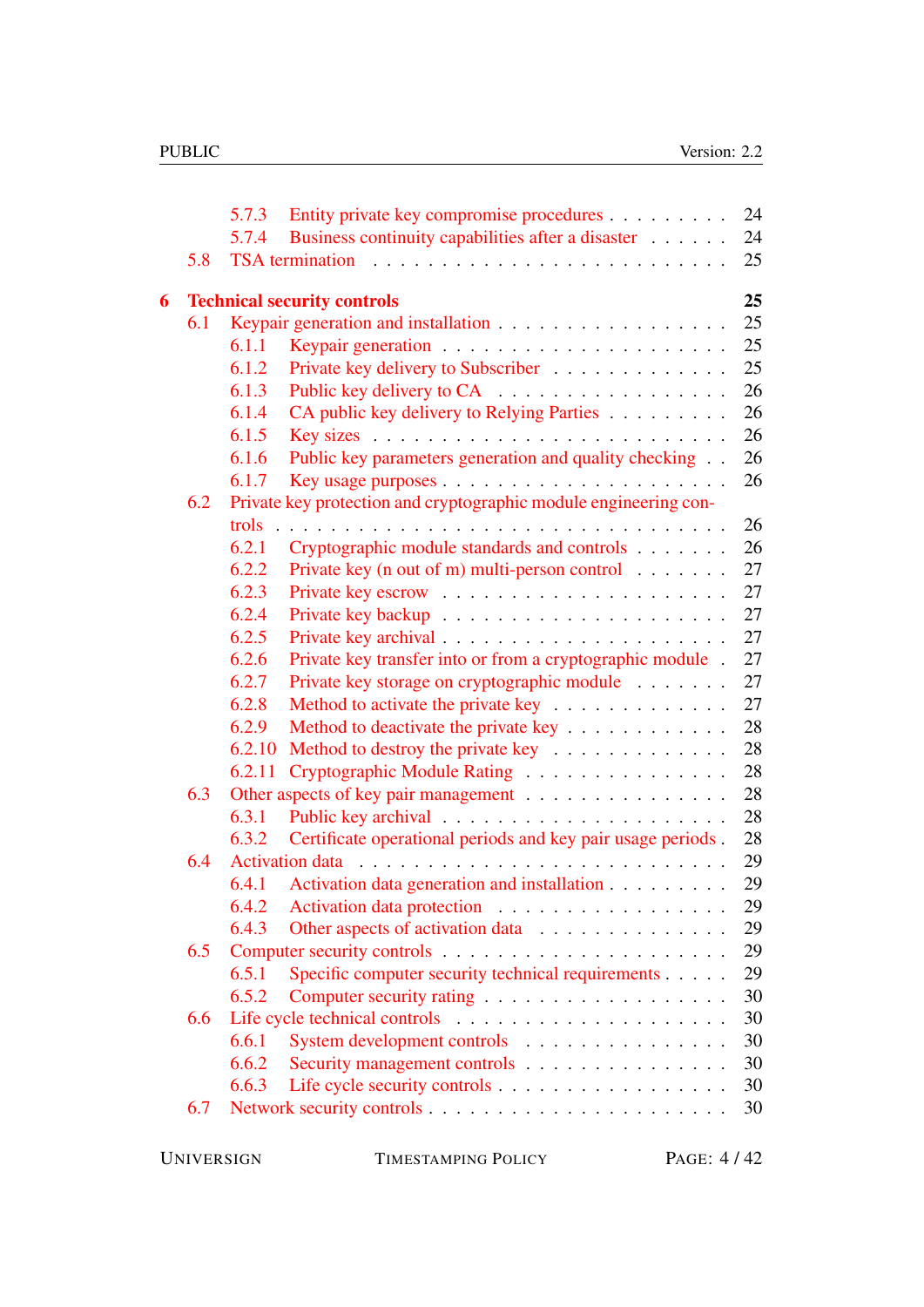|                | 6.8 | 31<br>Time accuray $\ldots \ldots \ldots \ldots \ldots \ldots \ldots \ldots \ldots$ |
|----------------|-----|-------------------------------------------------------------------------------------|
| $\overline{7}$ |     | 31<br><b>Profil of TSU Certificates and Timestamps</b>                              |
|                | 7.1 | 31                                                                                  |
|                | 7.2 | 31                                                                                  |
| 8              |     | 32<br><b>Compliance audit and other assessments</b>                                 |
|                | 8.1 | 32<br>Frequency or circumstances of assessment                                      |
|                | 8.2 | 32                                                                                  |
|                | 8.3 | 32<br>Assessor's relationship to assessed entity                                    |
|                | 8.4 | 33                                                                                  |
|                | 8.5 | 33<br>Actions taken as a result of deficiency                                       |
|                | 8.6 | 33                                                                                  |
| 9              |     | 33<br><b>Other business and legal matters</b>                                       |
|                | 9.1 | 33                                                                                  |
|                |     | 34<br>9.1.1                                                                         |
|                |     | 34<br>9.1.2                                                                         |
|                | 9.2 | 34                                                                                  |
|                |     | 34<br>9.2.1                                                                         |
|                |     | 34<br>9.2.2                                                                         |
|                |     | 34<br>Insurance or warranty coverage for end-entities<br>9.2.3                      |
|                | 9.3 | 34<br>Confidentiality of business information                                       |
|                |     | 34<br>9.3.1<br>Scope of confidential information                                    |
|                |     | Information not within the scope of confidential information 35<br>9.3.2            |
|                |     | 35<br>Responsibility to protect confidential information<br>9.3.3                   |
|                | 9.4 | 35                                                                                  |
|                |     | 35<br>9.4.1                                                                         |
|                |     | 35<br>9.4.2                                                                         |
|                |     | 35<br>9.4.3                                                                         |
|                |     | 35<br>9.4.4<br>Responsibility to protect personal                                   |
|                |     | Notice and consent to use personal information $\ldots$ 35<br>9.4.5                 |
|                |     | Disclosure pursuant to judicial or administrative process.<br>35<br>9.4.6           |
|                |     | Other information disclosure circumstances<br>9.4.7<br>35                           |
|                | 9.5 | 36                                                                                  |
|                | 9.6 | 36                                                                                  |
|                |     | 37<br>9.6.1                                                                         |
|                |     | 9.6.2<br>37                                                                         |
|                |     | 9.6.3<br>37<br>Subscriber                                                           |
|                |     | 9.6.4<br>37                                                                         |
|                |     | 9.6.5<br>38                                                                         |
|                |     |                                                                                     |

UNIVERSIGN TIMESTAMPING POLICY PAGE: 5/42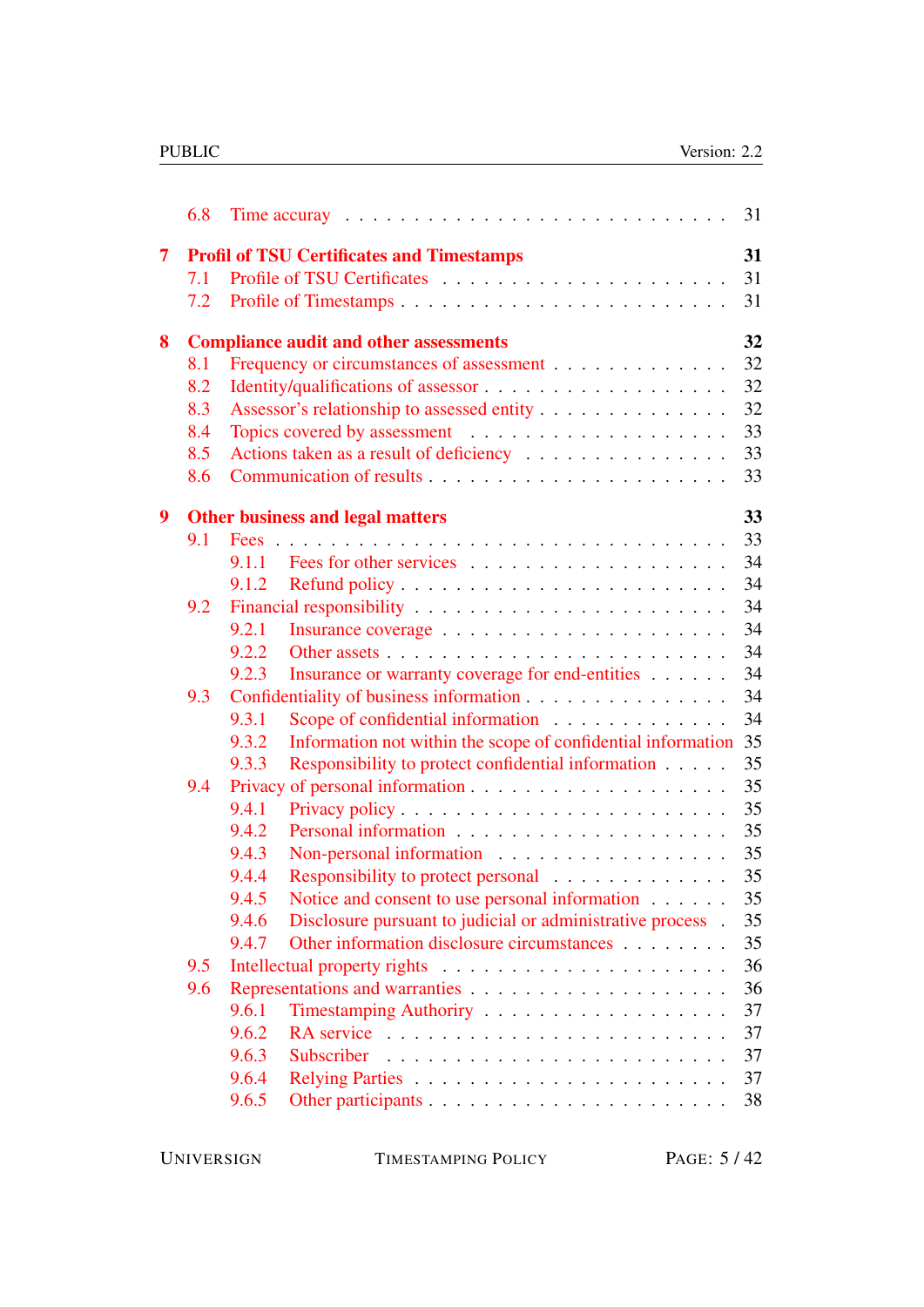| 9.7 |                                                                                     | 38 |
|-----|-------------------------------------------------------------------------------------|----|
| 9.8 |                                                                                     | 38 |
| 9.9 |                                                                                     | 38 |
|     | 9.10 Term and termination $\ldots \ldots \ldots \ldots \ldots \ldots \ldots \ldots$ | 38 |
|     |                                                                                     | 38 |
|     |                                                                                     | 38 |
|     | 9.10.3 Effect of termination and survival                                           | 38 |
|     | 9.11 Individual notices and communications with participants                        | 39 |
|     | 9.12 Amendments                                                                     | 39 |
|     | 9.12.1 Procedure for amendment                                                      | 39 |
|     | 9.12.2 Notification mechanism and period                                            | 39 |
|     | 9.12.3 Circumstances under which OID must be changed                                | 39 |
|     |                                                                                     | 40 |
|     |                                                                                     | 40 |
|     |                                                                                     | 40 |
|     |                                                                                     | 40 |
|     | 9.16.1 Entire agreement $\ldots \ldots \ldots \ldots \ldots \ldots \ldots$          | 40 |
|     | 9.16.2                                                                              | 40 |
|     |                                                                                     | 40 |
|     |                                                                                     | 40 |
|     | 9.16.4 Enforcement (attorneys' fees and waiver of rights)                           |    |
|     |                                                                                     | 41 |
|     |                                                                                     | 41 |
|     |                                                                                     | 41 |
|     |                                                                                     | 41 |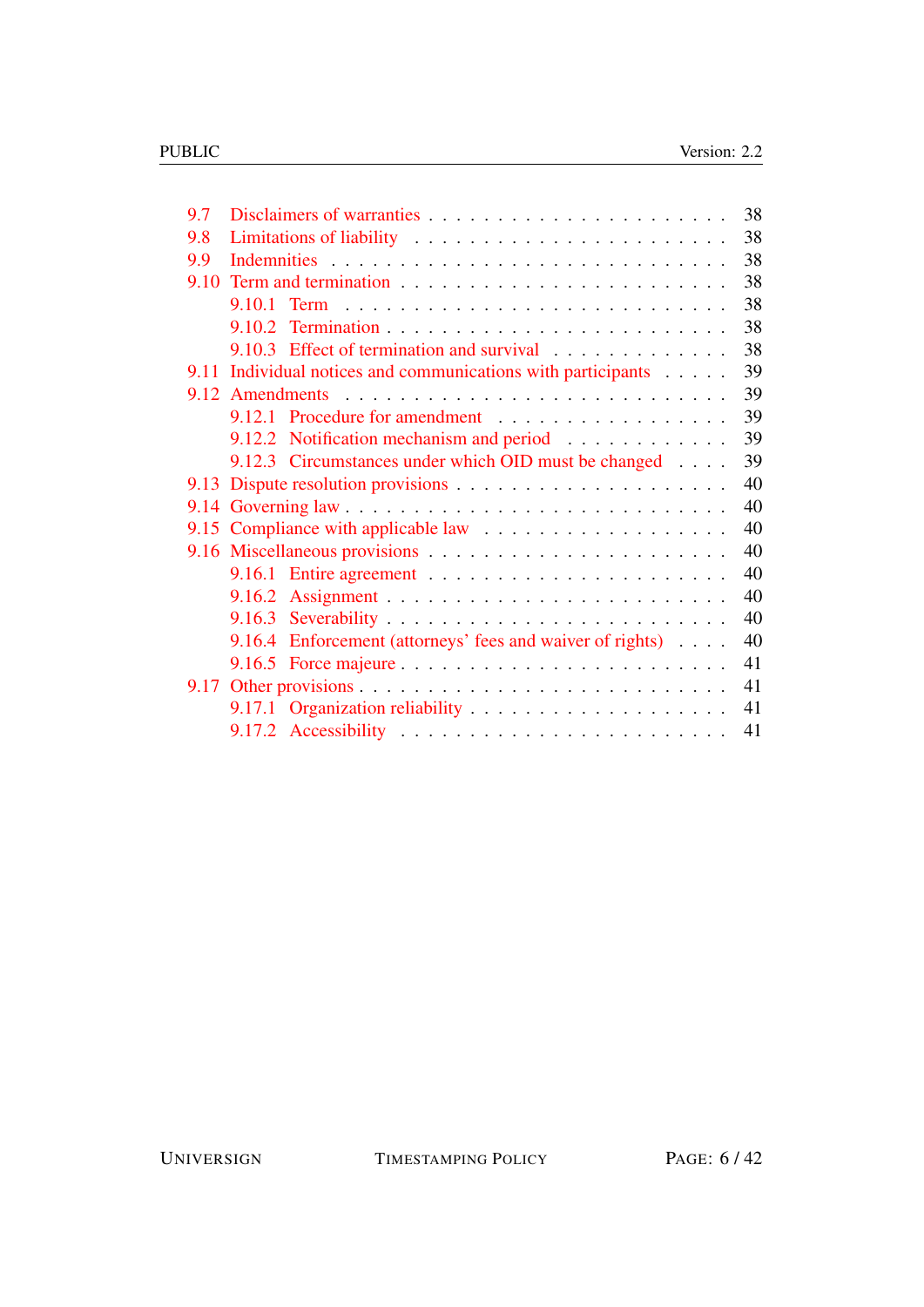# <span id="page-6-0"></span>1 Introduction

# <span id="page-6-1"></span>1.1 Overview

This Timestamping Policy defines the commitments of members of the UTN, for the issuance and management of Timestamps.

## <span id="page-6-2"></span>1.1.1 Presentation of the Universign Trust Network

The Universign Trust Network (UTN) is a network of Certification Authorities (CA) and Timestamping Authorities (TSA) governed by common policies defined by Cryptolog International.

In this document, the term UTN refers, based on its context of use, to the Universign Trust Network or to Cryptolog International, the company in charge of its control and management.

The UTN particularly comprises:

- Primary Certification Authorities (Primary CAs);
- Intermediate Certification Authorities (Intermediate CAs);
- Timestamping Certification Authorities (Timestamping CAs);
- Timestamping Authorities (TSAs);
- Certificate Subscribers;
- Relying Parties.

## <span id="page-6-3"></span>1.1.2 Organisation of the Universign Trust Network

The Certification Authorities operate according to a hierarchically structured chain of trust. The Primary CAs issue Certificates to the Intermediate CAs who, in turn, issue Certificates to natural persons or legal persons (the Subscribers). The Timestamping Units (TSU) of the Timestamping Authorities (TSAs) receive Certificates from the Timestamping CAs and issue Timestamps. The Timestamping CAs may receive Certificates from the Primary CAs.

The Relying Parties rely on the information contained in the Certificates of the Subscribers and the Timestamps.

The UTN:

- publishes the Certification Policy governing the CAs;
- publishes the Timestamping Policy governing the TSAs;

UNIVERSIGN TIMESTAMPING POLICY PAGE:  $7/42$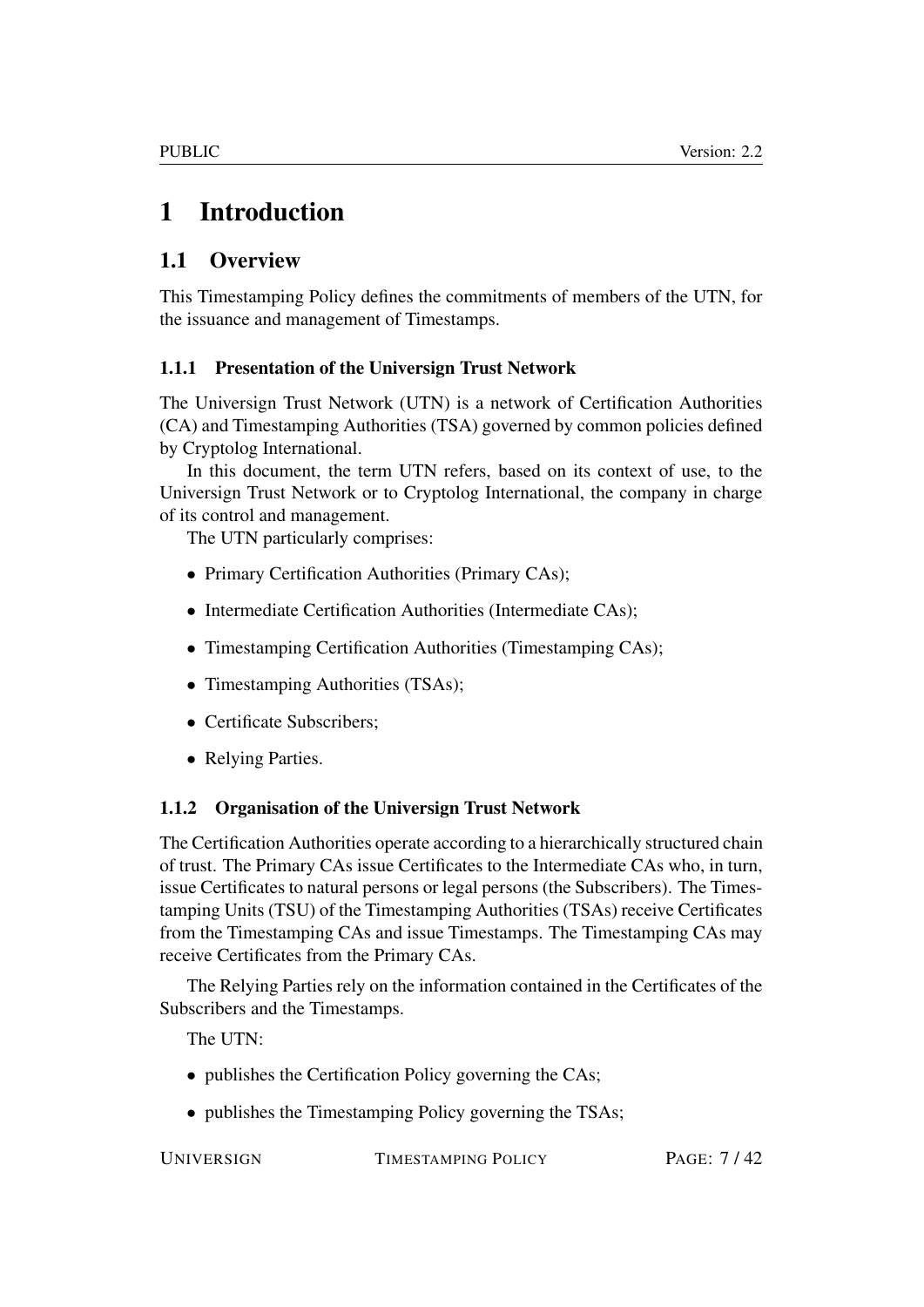• manages the Primary CAs of the network.

The members of UTN:

- publish their Practice Statements;
- manage the CAs and TSAs associated with the services that they offer.



Figure 1: Organisation of the UTN

The UTN ensures the validation, management and application of the CP and the TSP. The UTN also ensures the consistency of the documentary references (User Agreement, CPS, TSPS, etc.) associated with its Policies. Every member authority of the UTN defines one or more Practice Statements in accordance with UTN 's Policy.

All requests of membership to the network or revocation of a Certificate of a CA or a TSU from the network must be addressed to the UTN. The components of the application file for membership to the network or revocation are communicated by UTN to the eligible bodies that request them.

The UTN monitors the audits and/or compliance controls conducted by members of the network. The UTN decides on the actions to be taken, and ensures that they are applied. It arbitrates disputes between its members.

The UTN may audit its members. The Certificates (Intermediate CAs or TSU) of UTN members may be revoked at any time, pursuant to the cases defined in this CP.

The UTN may delegate all or some of its functions.

UNIVERSIGN TIMESTAMPING POLICY PAGE:  $8/42$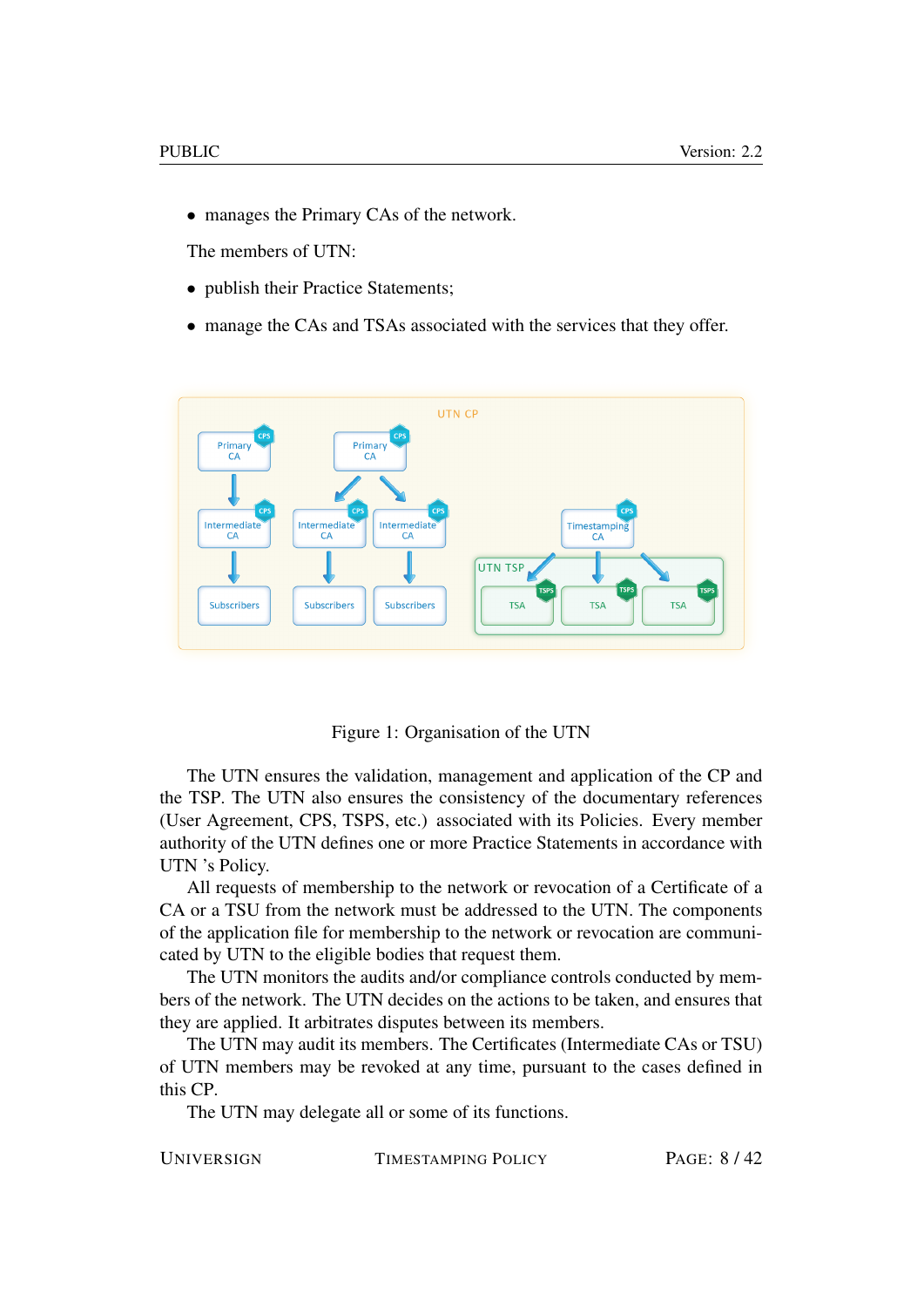## <span id="page-8-0"></span>1.2 Document name and identification

This document is the Timestamping Policy of the UTN.

This Timestamping Policy (TSP) is common to all Timestamping Authorities that are members of the UTN. It defines the commitments of the member TSAs of the network in terms of security and organisation of the processes for the issue and management of Timestamps issued by the member TSAs.

An OID is used for the Timestamps issued by the member TSAs of the UTN.

• The Timestamps, issued in compliance with [ETSI 319 421] and in accordance with this TSP, bear the OID 1.3.6.1.4.1.15819.5.2.2 or the OID 1.3.6.1.4.1.15819.5.2.3[1](#page-8-4) .

This policy is also compliant with the Timestamping Policy of the ETSI referenced by the OID 0.4.0.2023.1.1.

## <span id="page-8-1"></span>1.3 UTN participants

#### <span id="page-8-2"></span>1.3.1 Certification Authorities

A Certification Authority (CA) refers to the authority in charge of creating, issuing, managing and revoking Certificates in pursuance of the Certification Policy.

Every member of the UTN defines one governing body for each CA: the Approval Board. It is empowered with the authorisations needed to:

- define and approve the Certification Practice Statement of the CA (CPS) in accordance with this CP;
- define the process for updating the CPS;
- inform the UTN about and provide it with the CPS and its revisions.

#### <span id="page-8-3"></span>1.3.2 Registration Authorities

The Registration Authority (RA) is a component of the CA, in charge of identifying and authenticating Certificate applicants.

UNIVERSIGN TIMESTAMPING POLICY PAGE:  $9/42$ 

<span id="page-8-4"></span><sup>&</sup>lt;sup>1</sup> These two types of Timestamps are recognised as qualified within the meaning of the eIDAS regulation (EU) No. 910/2014.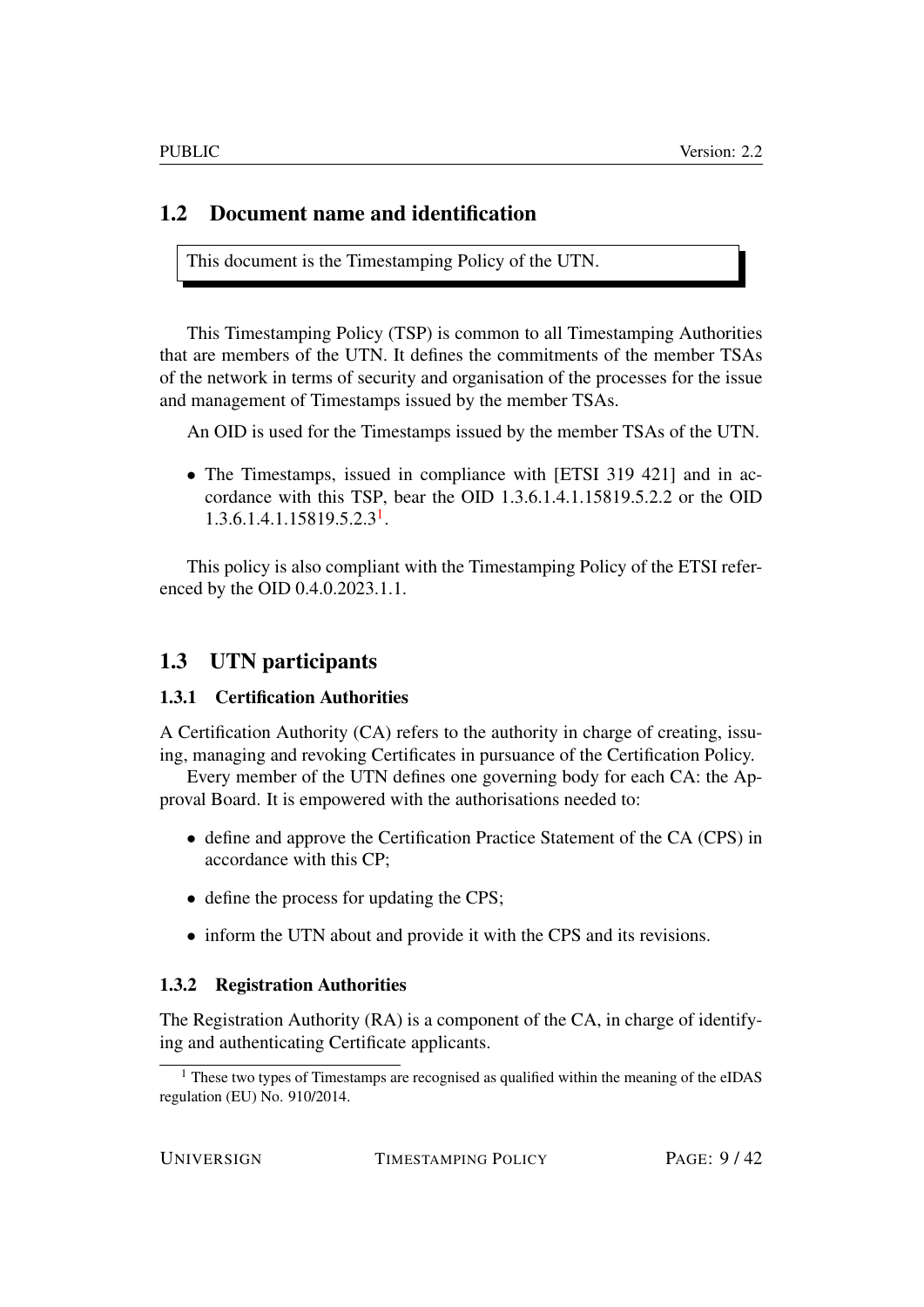#### <span id="page-9-0"></span>1.3.3 Subscribers

The Certificate Subscriber is the natural person or legal person who owns the Certificate. The Subscriber must have accepted the terms and conditions defined in the Subscriber Agreement.

## <span id="page-9-1"></span>1.3.4 Timestamping Authorities

A Timestamping Authority (TSA) refers to the authority in charge of creating and issuing Timestamps in accordance with the Timestamping Policy.

Every member of the UTN defines one governing body for each TSA: the Approval Board. It is empowered with the authorisations needed to:

- define and approve the certification practices of the TSA (TSPS) in accordance with this TSP;
- define the process for updating the TSPS;
- inform UTN about and provide it with the TSPS and its revisions.

The Certification Authorities issue Certificates for the Timestamping Units of the TSAs. These Certificates allow the Relying Parties to identify the TSA. The Certificates of TSUs are issued by a Timestamping CA of the UTN.

#### <span id="page-9-2"></span>1.3.5 Relying parties

The Relying Parties are natural persons or legal persons who desire, for their own needs, to use the information contained in a Certificate or a Timestamp or to verify the validity of the Timestamp or Certificate. It is the duty of the Relying Parties to verify the information related to the revocation status of the Certificate.

The Relying Parties are subject to the stipulations of the Relying Party Agreement.

#### <span id="page-9-3"></span>1.3.6 Certificate Officer

A Certificate Officer is a natural person who:

- carries out the tasks related to the life cycle of a Certificate of a legal person (from the Certificate application to its revocation);
- controls the use of the private key corresponding to this Certificate.

UNIVERSIGN TIMESTAMPING POLICY PAGE: 10/42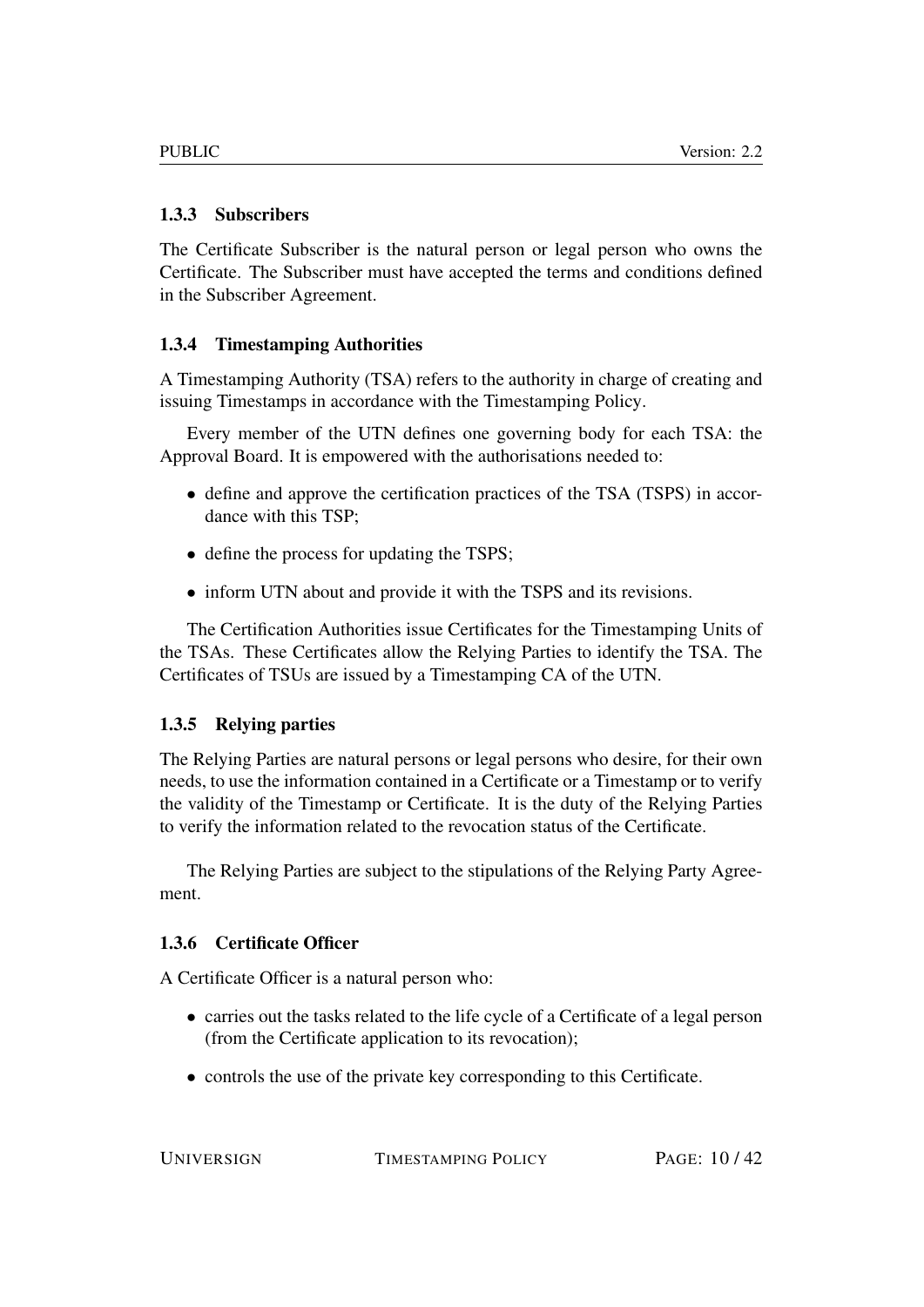The Certificate Officer is appointed by the Certificate Subscriber. The Certificate Officer has a contractual, hierarchical or regulatory link with the legal person holding the Certificate and must be expressly mandated by it. The Certificate Officer must comply with the conditions stated in this CP, by the mandate that binds him to the Subscriber and by the Subscriber Agreement.

The Certificate Officer may need to be changed during the validity period of the Certificate (departure of the Certificate Officer from the entity, change of assignment and responsibilities in the entity, etc.). The Subscriber must immediately inform the CA about the departure or revocation of a Certificate Officer and appoint a new Certificate Officer. The CA must revoke a Certificate for which the Certificate Officer is no longer identified.

#### <span id="page-10-0"></span>1.4 Certificate usage

#### <span id="page-10-1"></span>1.4.1 Appropriate Certificate uses

Keypairs and Certificates of CAs The keypairs associated with the CA Certificates can be used to sign:

- the Certificates of Intermediate CAs (for Primary CAs);
- the Certificates of Subscribers (for Intermediate CAs);
- the CRL and/or OCSP responses of the CA;
- the Certificates of technical components of its infrastructure.

#### Keypairs and Certificates of Subscribers

The keypairs associated with the Certificates issued by the CA are intended to be used by the Subscribers for:

- signing documents with an electronic signature (for natural person Certificates issued by an Intermediate CA);
- sealing documents with an electronic seal (for legal person Certificates issued by an Intermediate CA);
- issuing Timestamps (for Certificates issued by a Timestamping CA).

#### <span id="page-10-2"></span>1.4.2 Prohibited Certificate uses

Any use other than those specified in paragraph [1.4.1](#page-10-1) is forbidden.

UNIVERSIGN TIMESTAMPING POLICY PAGE: 11/42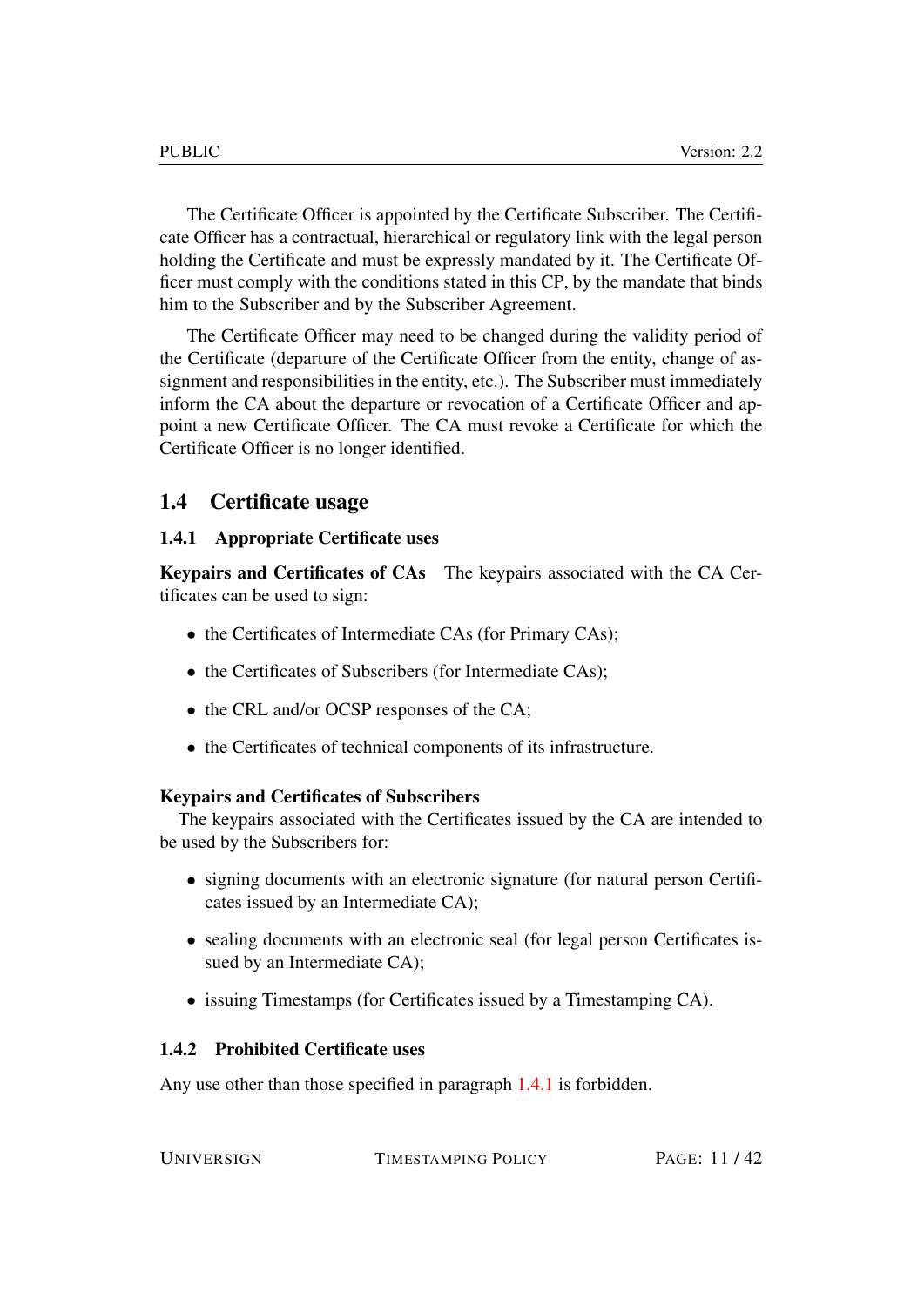## <span id="page-11-0"></span>1.5 Policy administration

#### <span id="page-11-1"></span>1.5.1 Organization administering the document

Universign Trust Network Universign 7, rue du Faubourg Poissonnière, 75009 Paris, France <contact@universign.com>

#### <span id="page-11-2"></span>1.5.2 Contact person

Any questions related to this document may be addressed to:

The Policy Manager Universign Trust Network Universign 7, rue du Faubourg Poissonnière, 75009 Paris, France <contact@universign.com>

#### <span id="page-11-3"></span>1.5.3 Person determining TSP suitability for the policy

The UTN determines the appropriateness of a TSPS as regards the TSP.

#### <span id="page-11-4"></span>1.5.4 TSPS approval procedures

The UTN pronounces the compliance of TSPS with the TSP according to an approval process that it defines at its discretion. This approval process includes audits conducted by UTN.

## <span id="page-11-5"></span>1.6 Definitions and acronyms

The terms used in this document are as follows:

Certificate Refers to the electronic file issued by the Certification Authority, comprising identification elements of its Subscriber and a cryptographic key allowing the verification of the Electronic Signature or Electronic Seal for which it is used.

#### Certification Authority (CA)

Refers to the authority in charge of creating, issuing, managing and revoking Certificates in pursuance of the Certification Policy.

UNIVERSIGN TIMESTAMPING POLICY PAGE: 12/42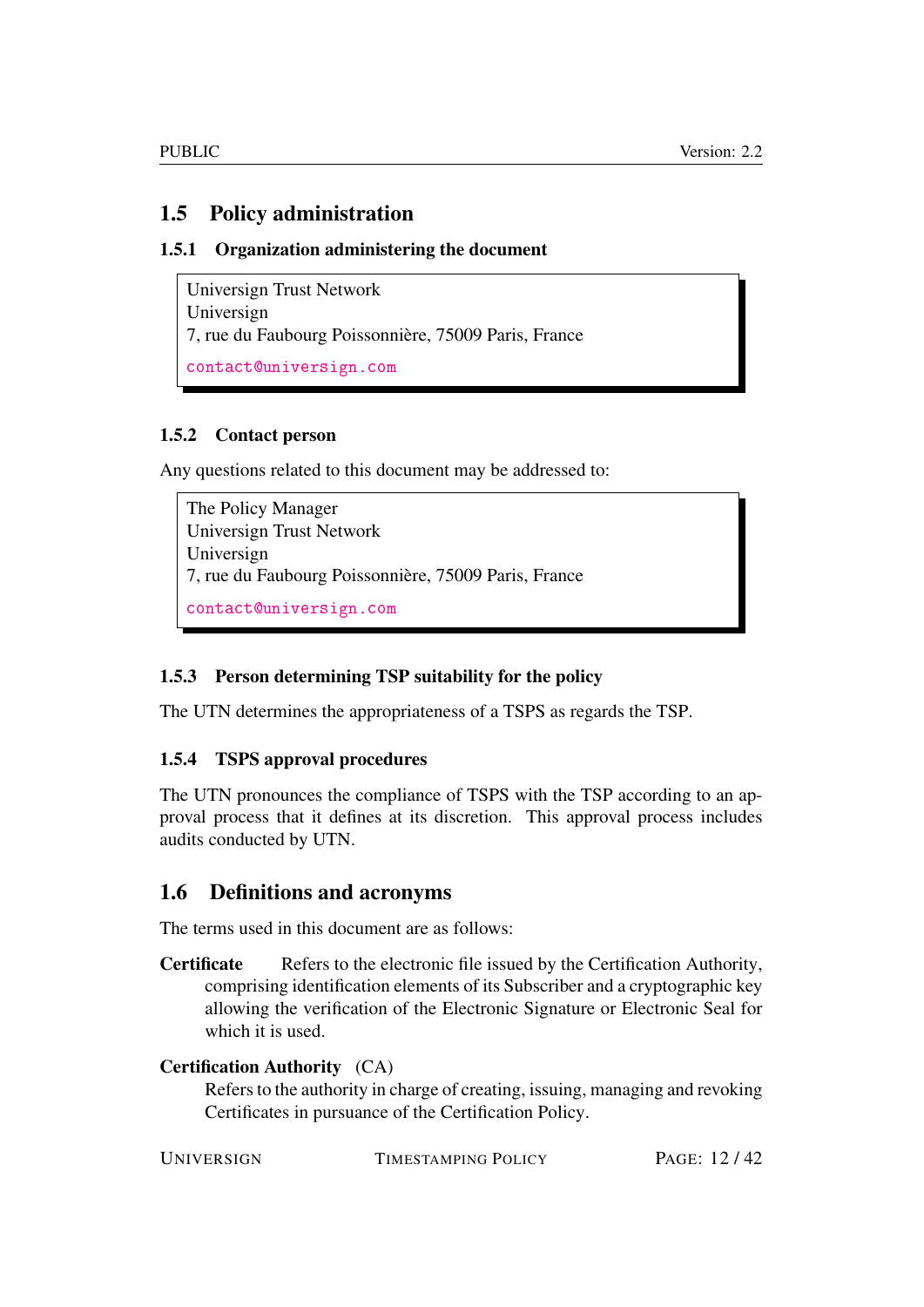- Certification Policy (CP) Refers to all the rules that the CA must comply with for implementing the certification service.
- Certification Practice Statement (CPS) Refers to the practices (organisation, operating procedures, technical and human resources) applied by the CA to implement its electronic certification service. These practices are compliant with the CP (s) that the CA has pledged to comply with.
- Certificate Revocation List (CRL) Refers to the list identifying the Certificates issued and later revoked by the Certification Authority.
- **Object IDentifier** (OID) Refers to the unique identification numbers organised hierarchically, which particularly enable referencing the conditions applicable to the certification or timestamping service, e.g. Certification or Timestamping Policy, Certificate family, Certification or Timestamping Practice Statements.
- Online Certificate Status Protocol (OCSP) A protocol that allows the Relying Parties to verify the status of a Certificate.

#### Registration Authority (RA)

Refers to the authority in charge of implementing the identification and authentication procedures for Certificate applications.

#### Relying Party Agreement

Refers to the agreement governing the relations between UTN and the Relying Parties.

#### Subscriber Agreement

Refers to the agreement governing the relations between the CA and the Subscriber.

- **Timestamp** Refers to the electronic file issued by the Timestamping Authority, which binds the representation of a piece of data to a particular time, thereby establishing proof that the data existed at the said moment.
- Timestamping Authority (TSA) Refers to the authority in charge of creating and issuing Timestamps in pursuance of the Timestamping Policy.
- Timestamping Policy (TSP) Refers to all the rules that the TSA must comply with for implementing the timestamping service.
- **Timestamping Practice Statement (TSPS)** Refers to the practices (organisation, operating procedures, technical and human resources) applied by the

| UNIVERSIGN | TIMESTAMPING POLICY | PAGE: 13/42 |
|------------|---------------------|-------------|
|------------|---------------------|-------------|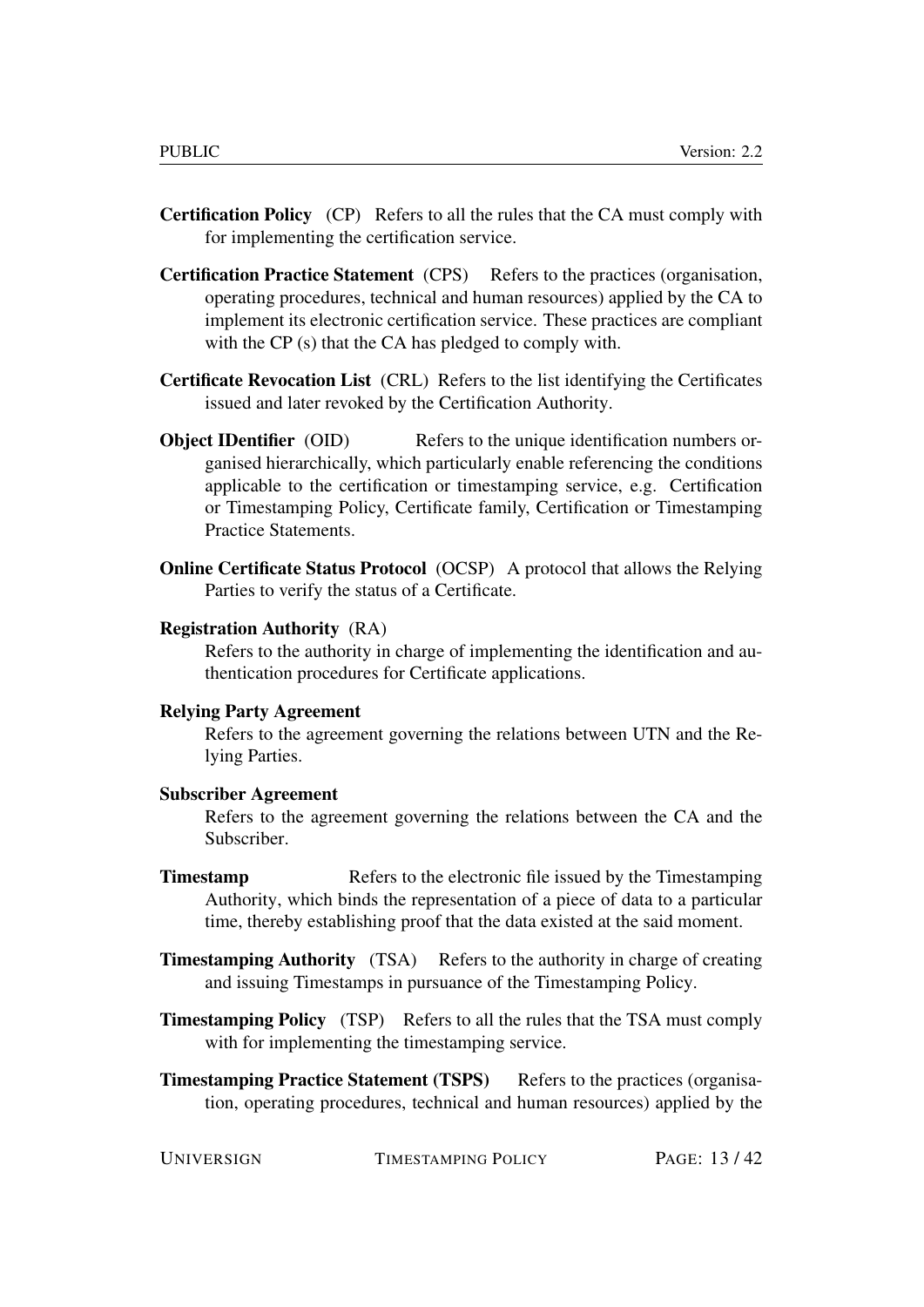TSA to implement its timestamping service. These practices are compliant with the TSP (s) that the TSA has pledged to comply with.

**Timestamping Unit** (TSU) Set of hardware and software used by the TSA to create Timestamps. The TSU is identified via a unique key for sealing Timestamps.

# <span id="page-13-0"></span>2 Publication and repository responsibilities

## <span id="page-13-1"></span>2.1 Repositories

The TSA publishes information related to the service that it provides (see [2.2\)](#page-13-2).

The UTN publishes the TSP in force and its prior versions as well as the Relying Party Agreement.

## <span id="page-13-2"></span>2.2 Published information

The TSA pledges to inform the Relying Parties about:

- la TSP applicable to the Timestamps that they use;
- the terms of use of the timestamping service;
- the TSPS related to the applicable TSP;
- the currently valid Certificates of the TSU.

The UTN provides the CA with a publishing website accessible at the address <http://docs.universign.eu> for providing the published information.

## <span id="page-13-3"></span>2.3 Time and frequency of publication

The time and frequency vary according to the information concerned:

- The TSU Certificates are distributed or uploaded before use.
- The TSP, TSPS and Relying Party Agreement are published after every update.

UNIVERSIGN TIMESTAMPING POLICY PAGE: 14/42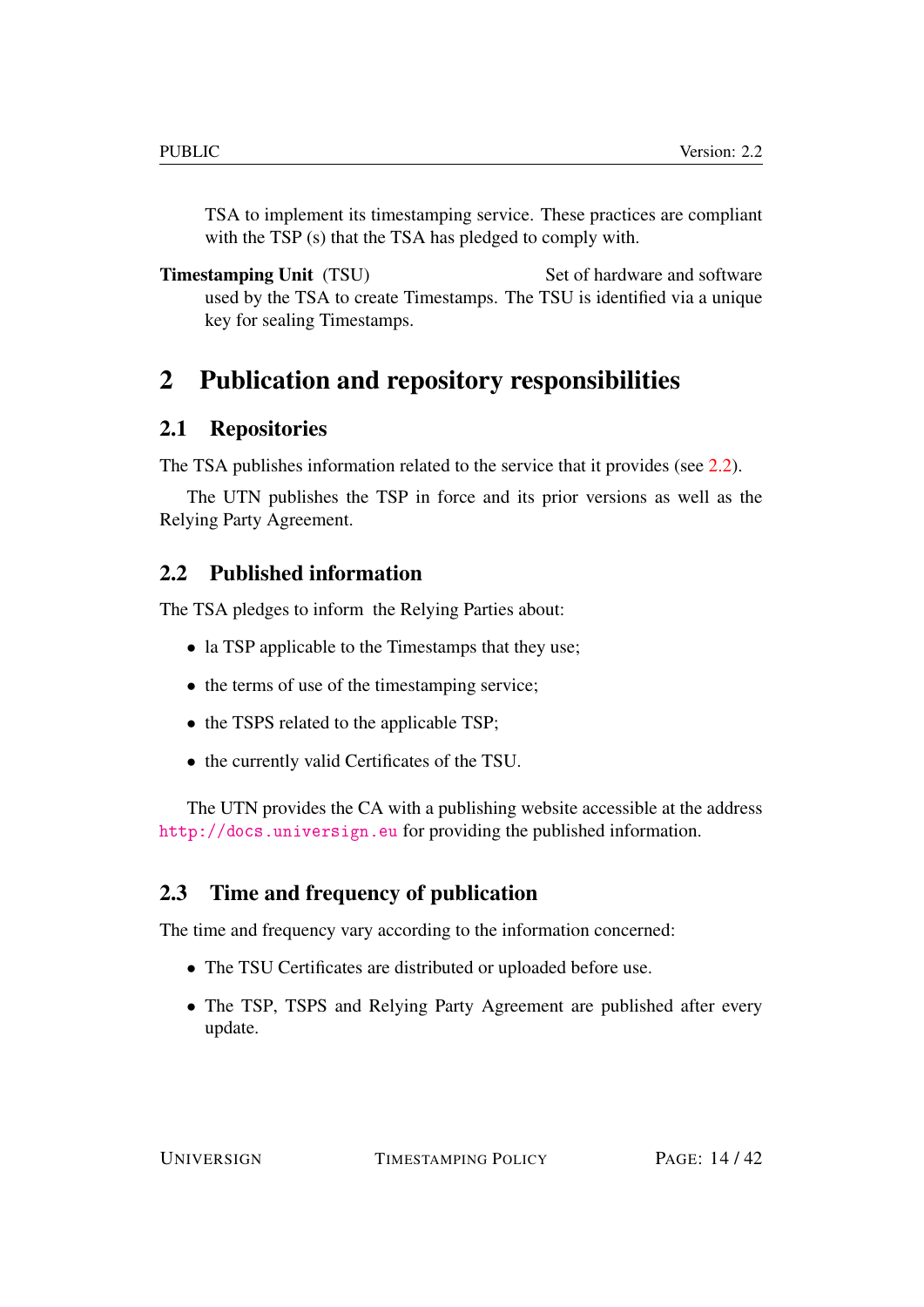## <span id="page-14-0"></span>2.4 Access Controls on repositories

The published information is made public in accordance with section [2.1.](#page-13-1) They can be freely accessed in read-only mode.

Additions, deletions and modifications of this information are limited to only those persons who are authorised by the entity in charge of the published information.

# <span id="page-14-1"></span>3 Section left empty

# <span id="page-14-2"></span>4 Operational controls

## <span id="page-14-3"></span>4.1 Clock synchronisation

The TSA guarantees that its clock is synchronised with UTC time with a declared accuracy of one second.

More particularly:

- 1. the calibration of every TSU clock is maintained in such a way that the clocks cannot drift beyond the declared accuracy;
- 2. the clocks of the TSUs are protected from threats related to their environment, which could lead to a desynchronisation with the UTC time greater than the declared accuracy;
- 3. the TSA guarantees that the internal clock drift of a TSU beyond the declared accuracy will be detected.
- 4. if the clock of a TSU is detected as not being within the declared accuracy, Timestamps are no longer generated;
- 5. the TSA guarantees that the clock synchronisation is maintained when a leap second is scheduled, as notified by the appropriate body. The change to take into account the leap second is carried out during the last minute of the day on which the leap second is scheduled. A record is made of the exact time (as per the declared accuracy) when this change is made.

UNIVERSIGN TIMESTAMPING POLICY PAGE: 15/42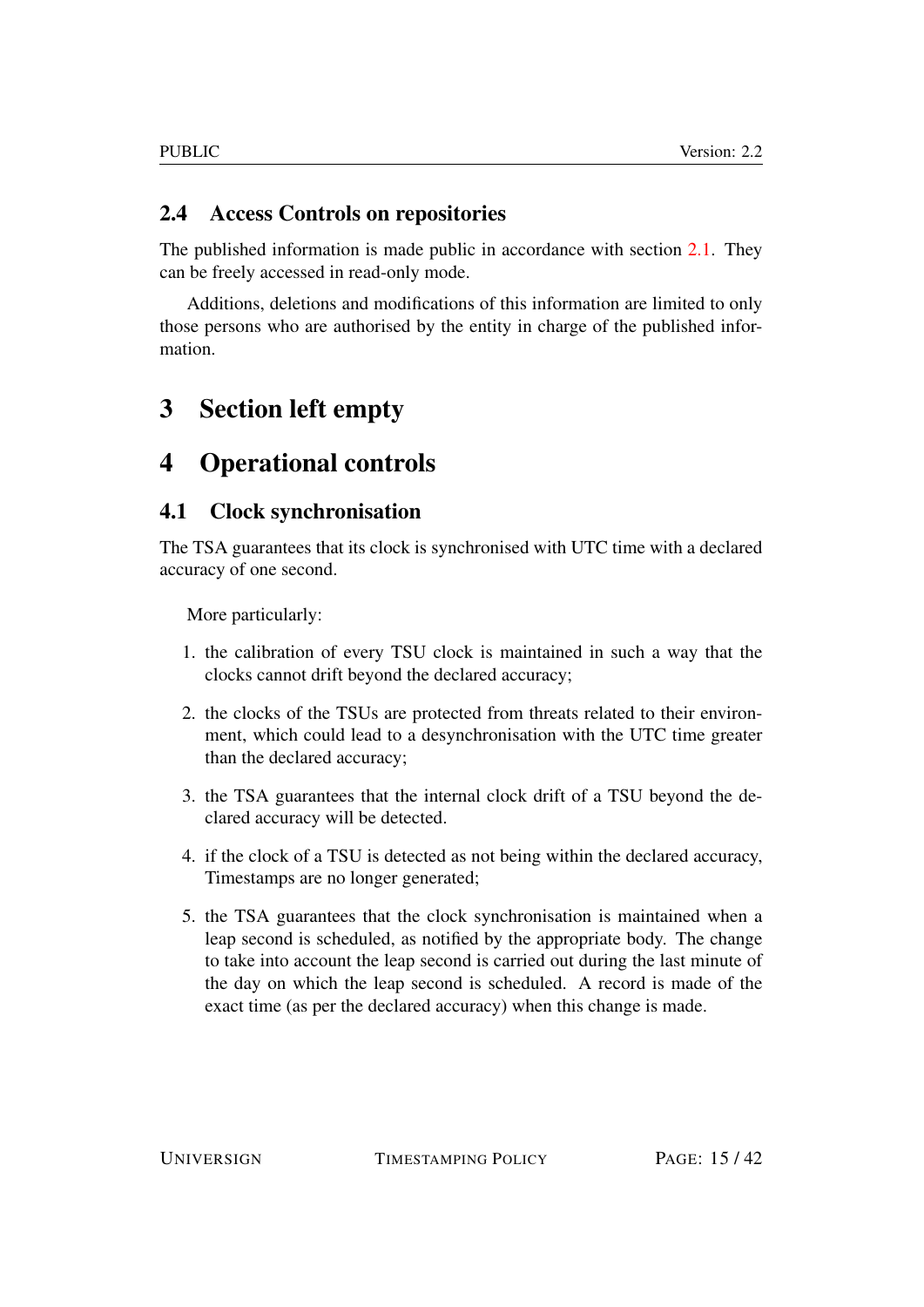## <span id="page-15-0"></span>4.2 Mandatory algorithms

The TSA accepts the hashing algorithms compliant with the requirements of the authorities having jurisdiction in these matters. The accepted hashing algorithms are as follows:

- $\bullet$  SHA-1<sup>[2](#page-15-5)</sup>
- SHA-256
- SHA-384
- SHA-512

# <span id="page-15-1"></span>5 Facility, management, and operational controls

The TSA defines its Information Security Policy (ISP). It describes the approach and solutions to be implemented in terms of security management.

The ISP is kept up to date and approved by the TSA.

## <span id="page-15-2"></span>5.1 Physical controls

#### <span id="page-15-3"></span>5.1.1 Site location and construction

The TSA hosts its services in secured premises. These sites and premises have physical security mechanisms that provide strong protection against unauthorised access.

#### <span id="page-15-4"></span>5.1.2 Physical access

Access to the zones of the TSA services is restricted to only those persons who are authorised by name.

The premises consist of multiple successive physical security zones. Every successive zone offers a more restricted access with greater physical security against unauthorised access, due to the fact that each secure zone is encapsulated by the previous one.

<span id="page-15-5"></span><sup>&</sup>lt;sup>2</sup>The use of this algorithm is still accepted for compatibility reasons. It is considered to be weak today. It is recommended to use one of the other algorithms from the list.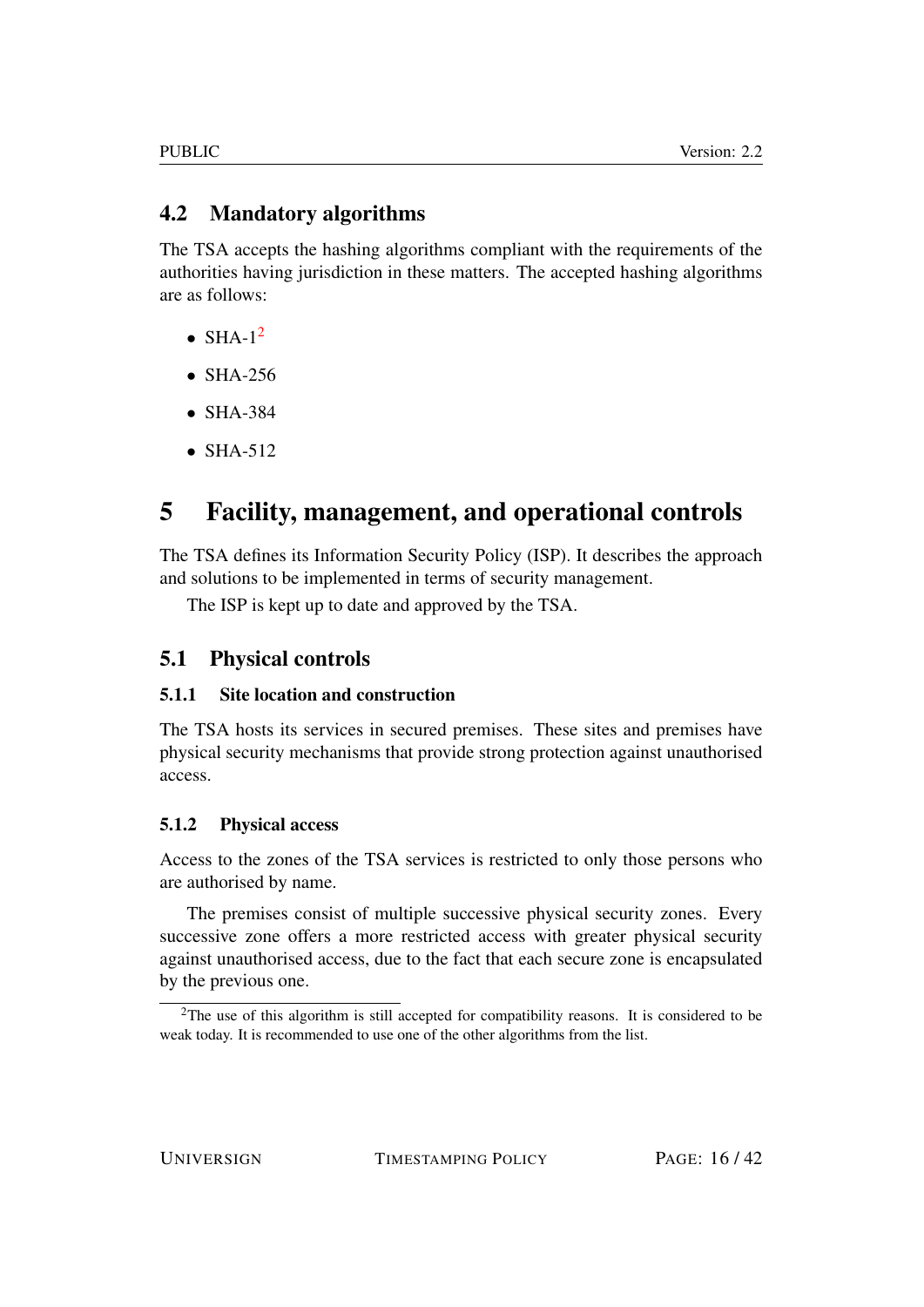#### <span id="page-16-0"></span>5.1.3 Power and air conditioning

Backup measures have been installed to ensure that any interruption in the power supply or a malfunctioning of the air-conditioning system does not harm the commitments made by the TSA in terms of availability.

## <span id="page-16-1"></span>5.1.4 Water exposures

The definition of the security perimeter takes water damage-related risks into account. Protective means are implemented by the host to mitigate the residual risks.

## <span id="page-16-2"></span>5.1.5 Fire prevention and protection

The secure zones are equipped with appropriate fire prevention and protection measures.

## <span id="page-16-3"></span>5.1.6 Media storage

The media are stored in a secure manner. The backup media are stored securely in a site that is geographically separate from the one storing the original media. Zones containing data media are protected from risks of fire, floods and deterioration. Paper documents are stored by the TSA in secure locked rooms, in a safe that can be opened only by the manager of the TSA and by authorised staff. The TSA takes measures to protect against the obsolescence and deterioration of the media during the records retention period.

#### <span id="page-16-4"></span>5.1.7 Waste disposal

Media that is deemed sensitive in terms of confidentiality is destroyed, or may be reused in the operational context of an identical sensitivity level.

#### <span id="page-16-5"></span>5.1.8 Off-site backup

In order to allow resumption of its commitments after an incident, the TSA makes off-site backups of its critical functions and information. The TSA guarantees that the backups are made by persons having Trusted Roles. The TSA guarantees that the backups are exported outside the production site and benefit from measures for protecting confidentiality and integrity. The TSA guarantees that the backups are regularly tested to ensure that the measures of the business continuity plan are followed.

UNIVERSIGN TIMESTAMPING POLICY PAGE: 17/42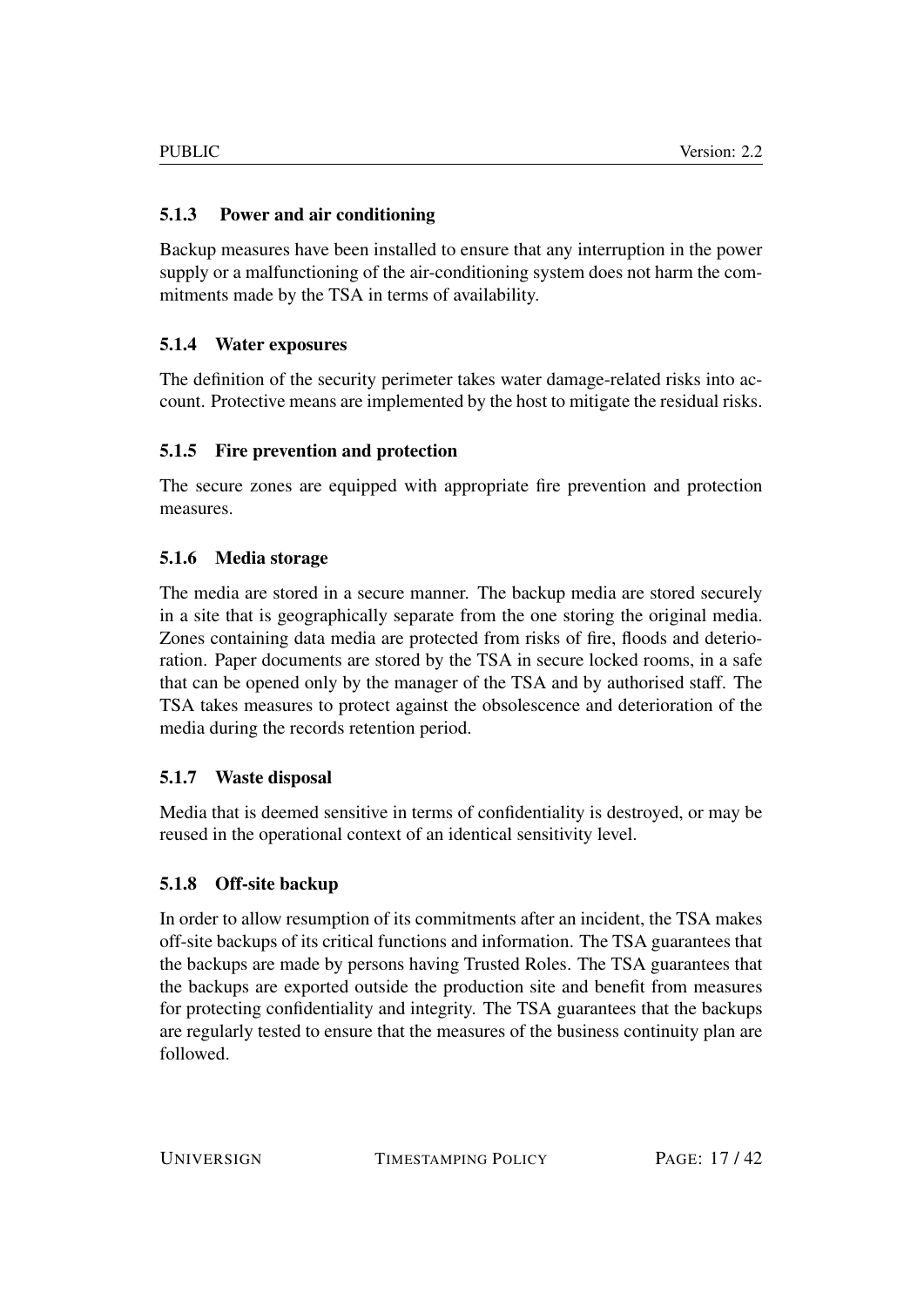## <span id="page-17-0"></span>5.2 Procedural controls

#### <span id="page-17-1"></span>5.2.1 Trusted roles

The Trusted Roles defined in this chapter are applicable to all member TSA of the UTN.

The following Trusted Roles have been defined:

Security manager : he is fully responsible for all security aspects of the information system.

System Administration Manager : he is responsible for the system administrators. He possesses authentication rights on all components of the TSA.

System Administrator : he is in charge of the administration and configuration of all technical components of the TSA as well as for the day-to-day operating processes of the TSA. He is authorised to make backups and restores.

Auditor : he is authorised to audit the archives and all audit data of the TSA.

Controller : he is in charge of the recurring analysis of events occurring on the components of the TSA.

Secret Keeper : he ensures the confidentiality, integrity and availability of the secrets that are entrusted to him.

Staff occupying Trusted Roles must be free from any conflict of interest that is not compatible with their tasks.

#### <span id="page-17-2"></span>5.2.2 Number of persons required per task

The TSA determines the procedures and number of persons having a Trusted Role that are needed for every action on sensitive operations.

#### <span id="page-17-3"></span>5.2.3 Identification and authentication for each role

Identification and authentication measures have been defined in order to implement the access control policy and operations traceability. The assigned Trusted Roles are notified in writing to the persons concerned by the TSA. The TSA regularly ensures that all the Trusted Roles are filled in order to ensure business continuity.

| <b>UNIVERSIGN</b> | TIMESTAMPING POLICY | PAGE: 18/42 |
|-------------------|---------------------|-------------|
|                   |                     |             |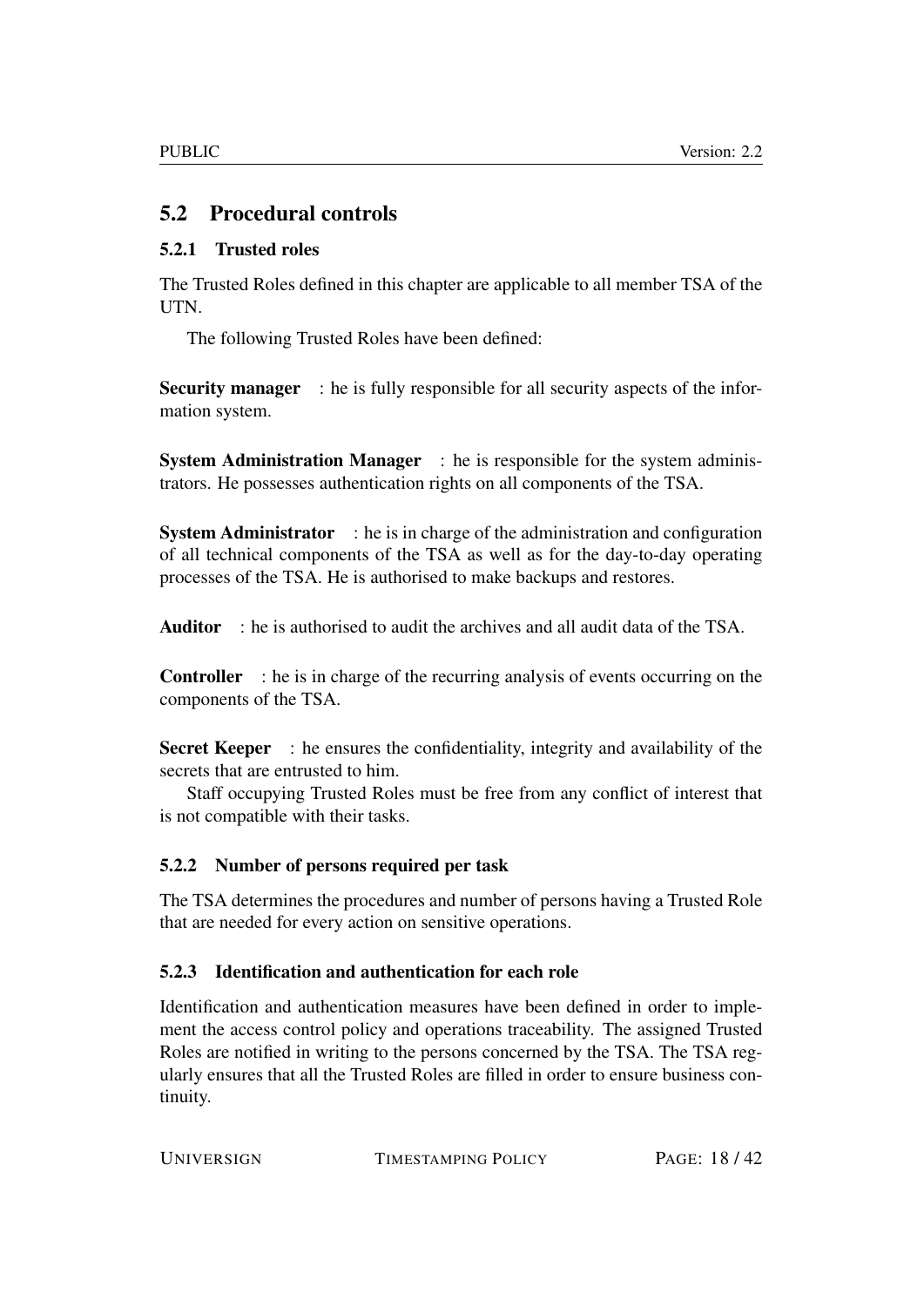#### <span id="page-18-0"></span>5.2.4 Roles requiring separation of duties

The TSA ensures that the roles of Security Manager and System Administrator are not assigned to the same person.

The TSA ensures that the roles of Controller and System Administrator are not assigned to the same person.

The TSA ensures that the roles of Auditor and System Administrator are not assigned to the same person.

The TSA ensures that the security operations are separated from the conventional operating activities and that they are systematically conducted under the control of a person having a Trusted Role.

#### <span id="page-18-1"></span>5.2.5 Risk analysis

The TSA carries out a risk analysis to identify the threats to its services. This risk analysis is reviewed periodically and during significant structural changes. Furthermore, the methodology used to carry out the risk analysis enables ensuring that the inventory of the TSA is kept up to date.

## <span id="page-18-2"></span>5.3 Personnel controls

#### <span id="page-18-3"></span>5.3.1 Qualifications, experience, and clearance requirements

The TSA ensures that the assignments of staff to Trusted Roles correspond to their professional skills. The supervisory staff possesses the appropriate expertise and is familiarised with the security procedures. Anyone intervening in Trusted Roles is informed of his responsibilities (job description) and the procedures related to system security and staff control. Staff occupying Trusted Roles are appointed by the management of the TSA.

#### <span id="page-18-4"></span>5.3.2 Background check procedures

Before appointing a person to a Trusted Role, the TSA verifies his legal history and his professional skills, in order to validate his suitability to the job in question. The following details are especially verified:

- the person has no conflict of interest that would impact the impartiality of the tasks assigned to him;
- the person has not committed any offence that contradicts his Trusted Role.

The TSA selects persons for Trusted Roles in consideration of their loyalty, conscientiousness and integrity.

| PAGE: 19/42 |
|-------------|
|             |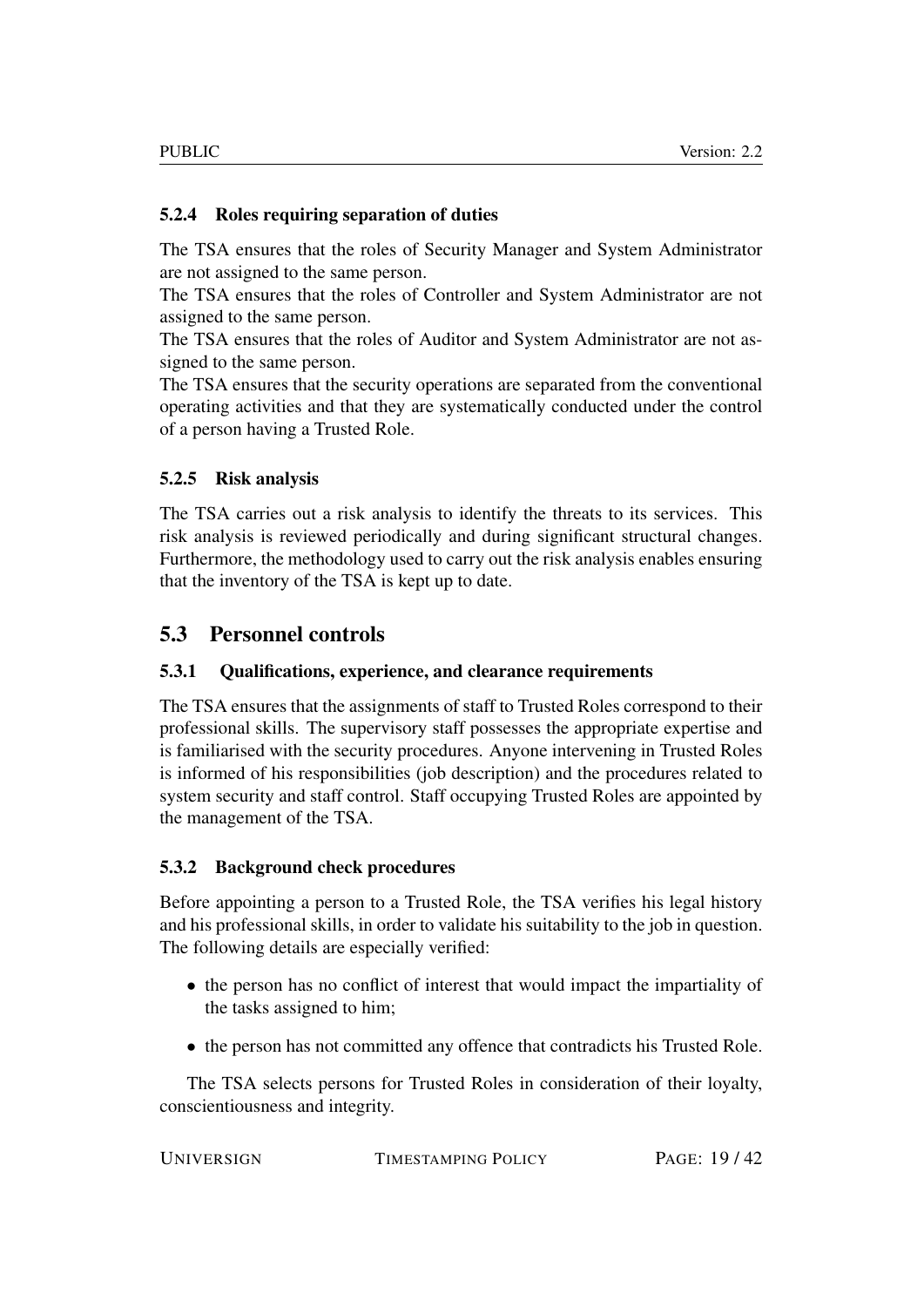#### <span id="page-19-0"></span>5.3.3 Training requirements

The staff is trained to operate the software, hardware and internal procedures in use.

#### <span id="page-19-1"></span>5.3.4 Retraining frequency and requirements

Every change in the systems, procedures or organisations is covered by information or training for the intervening staff insofar as this change affects their work.

#### <span id="page-19-2"></span>5.3.5 Job rotation frequency and sequence

Not applicable.

#### <span id="page-19-3"></span>5.3.6 Sanctions for unauthorized actions

The sanctions in case of unauthorised actions are defined in contracts. The nature of these sanctions is informed to the persons occupying a Trusted Role.

#### <span id="page-19-4"></span>5.3.7 Independent contractor requirements

The requirements related to the staff of external service providers are formalised via contracts. The contracts signed with the service providers define the requirements related to confidentiality and security as well as the measures related to the use of computer resources.

#### <span id="page-19-5"></span>5.3.8 Documentation supplied to personnel

The documented security rules and procedures are submitted to the Approval Board of the TSA for approval. The security rules are communicated to the staff at joining, depending on the role assigned to the intervening staff. The persons tasked with an operational role in the TSA have access to the corresponding procedures and are required to comply with them.

## <span id="page-19-6"></span>5.4 Audit logging procedures

#### <span id="page-19-7"></span>5.4.1 Types of events recorded

The TSA takes the necessary measures to record the following events:

- the generation of Timestamps;
- all events related to the life cycle of the TSUs (context management, key management, certificate import, etc.);

TIMESTAMPING POLICY PAGE: 20/42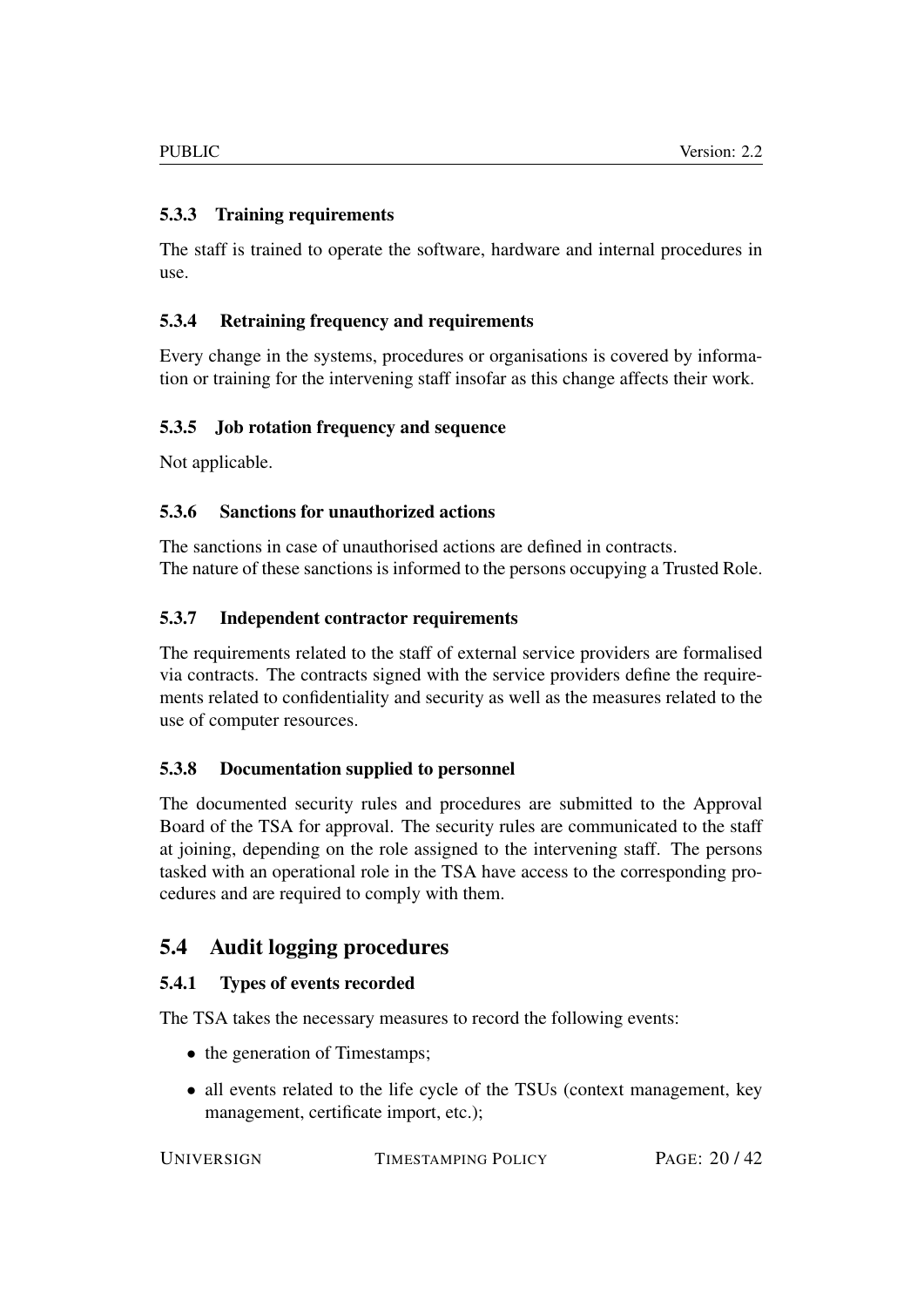- shut-downs/restarts of TSUs;
- the desynchronisation of the TSU clocks.

These logs enable ensuring the traceability and accountability of the actions conducted, especially in case of a request from a legal or administrative authority. In its internal procedures, the TSA describes the details of the recorded events and data. The traceability procedures implemented by the TSA are robust and help to aggregate logs from various sources, to detect intrusions and to develop a monitoring plan.

#### <span id="page-20-0"></span>5.4.2 Frequency of processing log

The event logs are systematically used when an abnormal event is recorded.

#### <span id="page-20-1"></span>5.4.3 Retention period for audit log

The event logs are stored for the duration required for providing evidence in administrative and legal proceedings.

#### <span id="page-20-2"></span>5.4.4 Protection of audit log

The event logs are accessible only to authorised staff. They cannot be modified.

#### <span id="page-20-3"></span>5.4.5 Audit log backup procedures

The logs are regularly backed up on an external system.

#### <span id="page-20-4"></span>5.4.6 Audit collection system

The systems for collecting the event logs of the TSA are intended to be used to provide evidence during legal proceedings and in case of an administrative inspection. They also contribute to ensuring business continuity. The collected information is stored for an appropriate period of time, even after the discontinuation of the TSA 's business activities. They are relevant and proportional as regards their purpose.

#### <span id="page-20-5"></span>5.4.7 Notification to event-causing subject

There is no notification of events.

UNIVERSIGN TIMESTAMPING POLICY PAGE: 21/42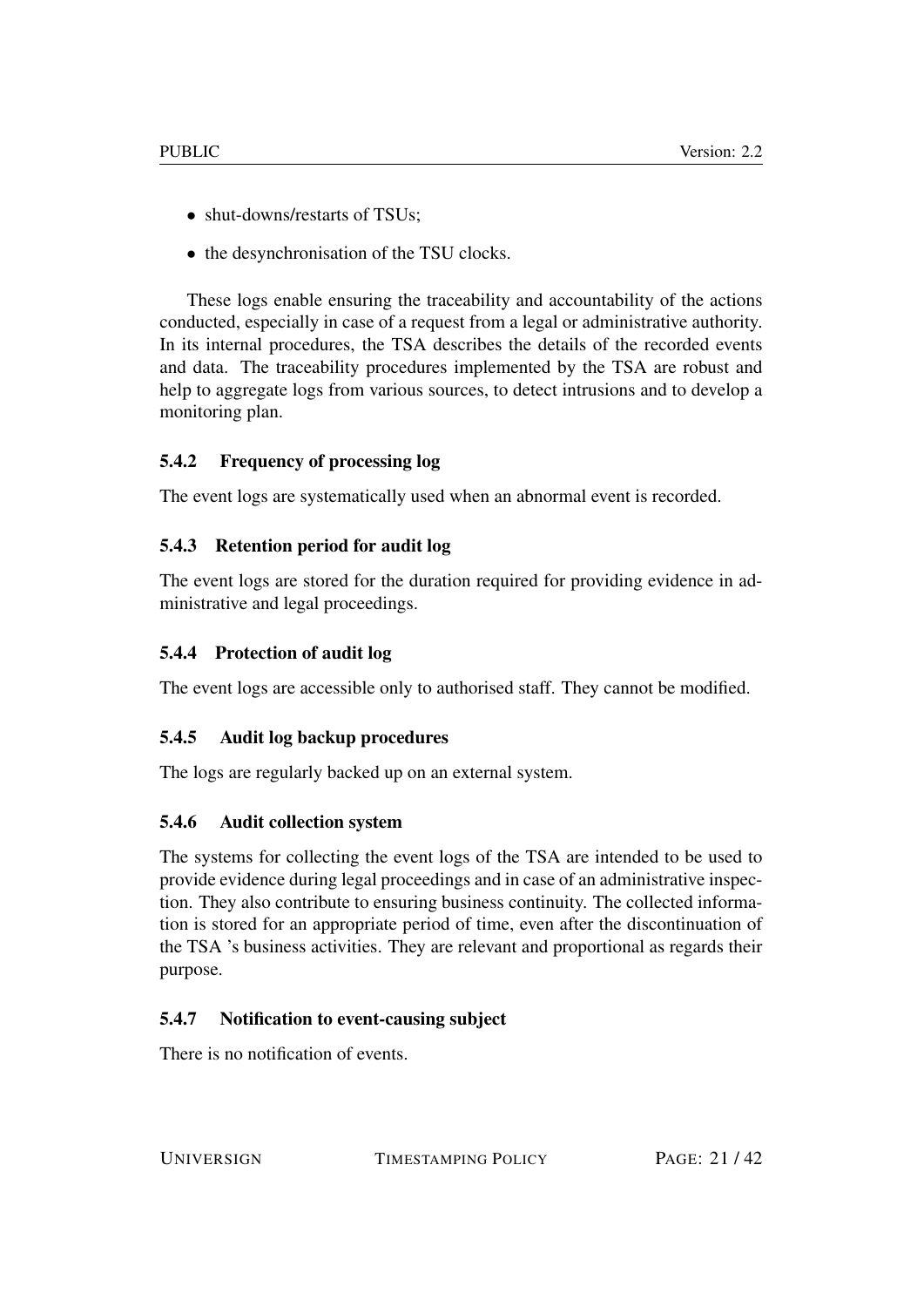#### <span id="page-21-0"></span>5.4.8 Vulnerability assessments

The TSA implements controls for detecting:

- unauthorised access:
- technical anomalies;
- inconsistencies between different events of the TSA.

## <span id="page-21-1"></span>5.5 Records archival

#### <span id="page-21-2"></span>5.5.1 Types of records archived

The following data is archived:

- the TSPS:
- the published CRLs and Certificates;
- the Subscribers ' registration data:
	- proof of acceptance of the general and special terms and conditions of use and/or the Subscriber Agreement (see Section ??);
	- the Subscribers ' registration applications;
	- a copy of the information that enabled verifying the identify of a natural person;
	- the registration file of Subscribers (see section ??);
- the event logs, particularly containing:
	- events related to a significant change in the TSA 's environment and the specific time of occurrence of the event;
	- events related to operations on the keys and certificates issued by the TSA and the specific time of occurrence of the event.
- the TSPS:
- the event logs, particularly containing:
	- events related to a significant change in the TSA 's environment and the specific time of occurrence of the event;
	- events related to operations on the keys of the TSUs and the specific time of occurrence of the event.

In its internal procedures, the TSA describes the details data and events that will be stored.

| UNIVERSIGN | TIMESTAMPING POLICY | PAGE: 22/42 |
|------------|---------------------|-------------|
|            |                     |             |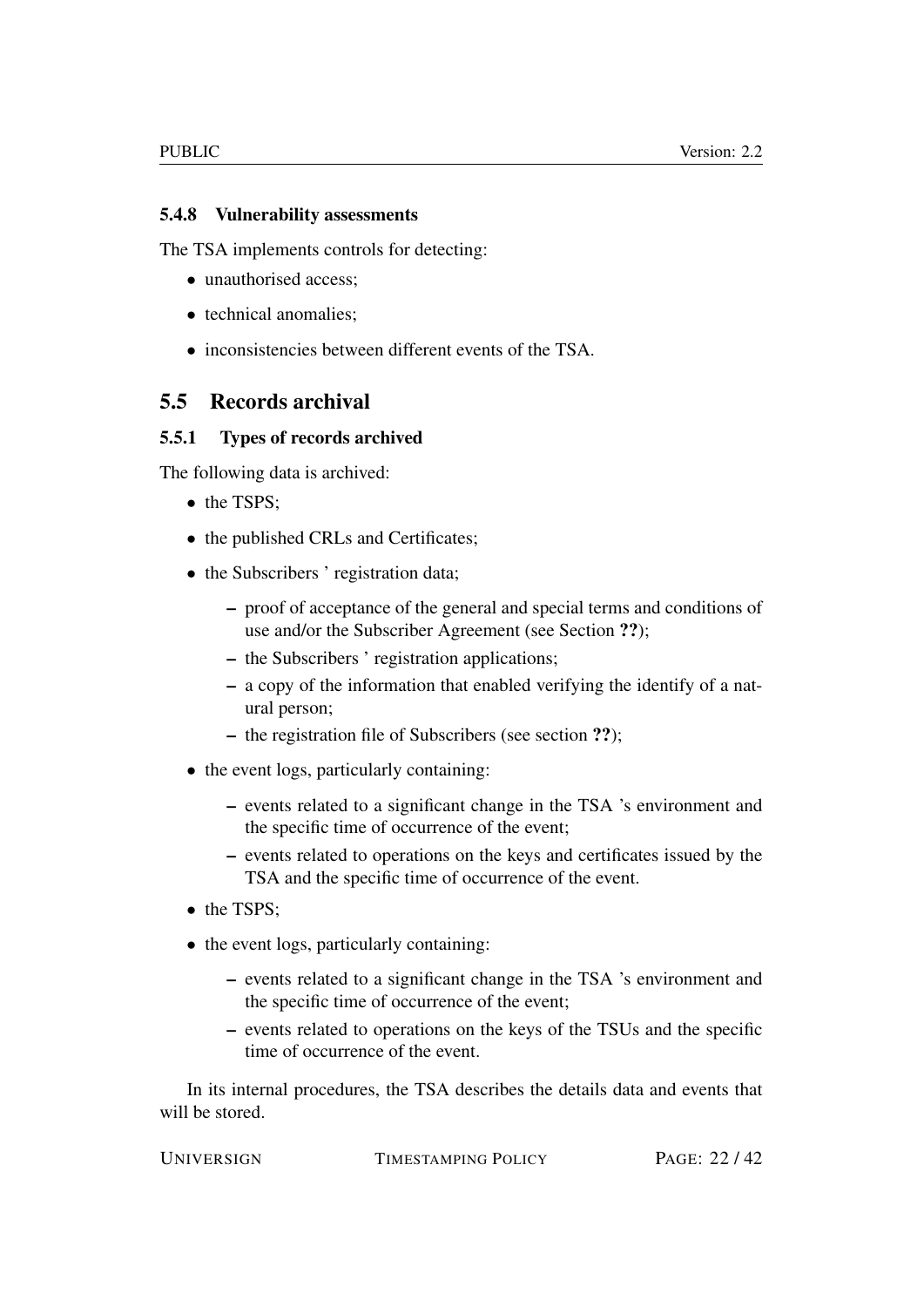## <span id="page-22-0"></span>5.5.2 Retention period for archive

All the archives are preserved in compliance with the legislation in force (see Sect. [9.4.1\)](#page-34-3)) and the obligation inherent to the TSA (see Sect. [5.8\)](#page-24-0).

## <span id="page-22-1"></span>5.5.3 Protection of archive

Irrespective of their medium, the integrity of the archives is protected and they are accessible only to authorised persons. These archives can be consulted and used for the entire duration of their life cycle and are preserved in a secure environment.

#### <span id="page-22-2"></span>5.5.4 Archive backup procedures

Regular electronic backups of the archives are made by persons having Trusted Roles. These backups are exported outside the production site and benefit from measures for protecting confidentiality and integrity.

## <span id="page-22-3"></span>5.5.5 Requirements for time-stamping of records

The event records must contain the date and time of the event. However, there is no requirement of a cryptographic timestamp for these events.

#### <span id="page-22-4"></span>5.5.6 Archive collection system

The systems for collecting archives of the TSA are internal systems.

#### <span id="page-22-5"></span>5.5.7 Procedures to obtain and verify archive information

The archives (hard and soft copies) can be recovered in a period of less than two working days. These archives are preserved and processed by teams of the TSA.

## <span id="page-22-6"></span>5.6 Key changeover

The TSA does not have an automatic key renewal procedure; instead, a TSA must generate new TSU keypairs and file Certificate applications with a Timestamping CA of the UTN before the end of the period of use of the private key of a TSU.

The TSA must apply all necessary actions to prevent any interruption of its operations.

UNIVERSIGN TIMESTAMPING POLICY PAGE: 23/42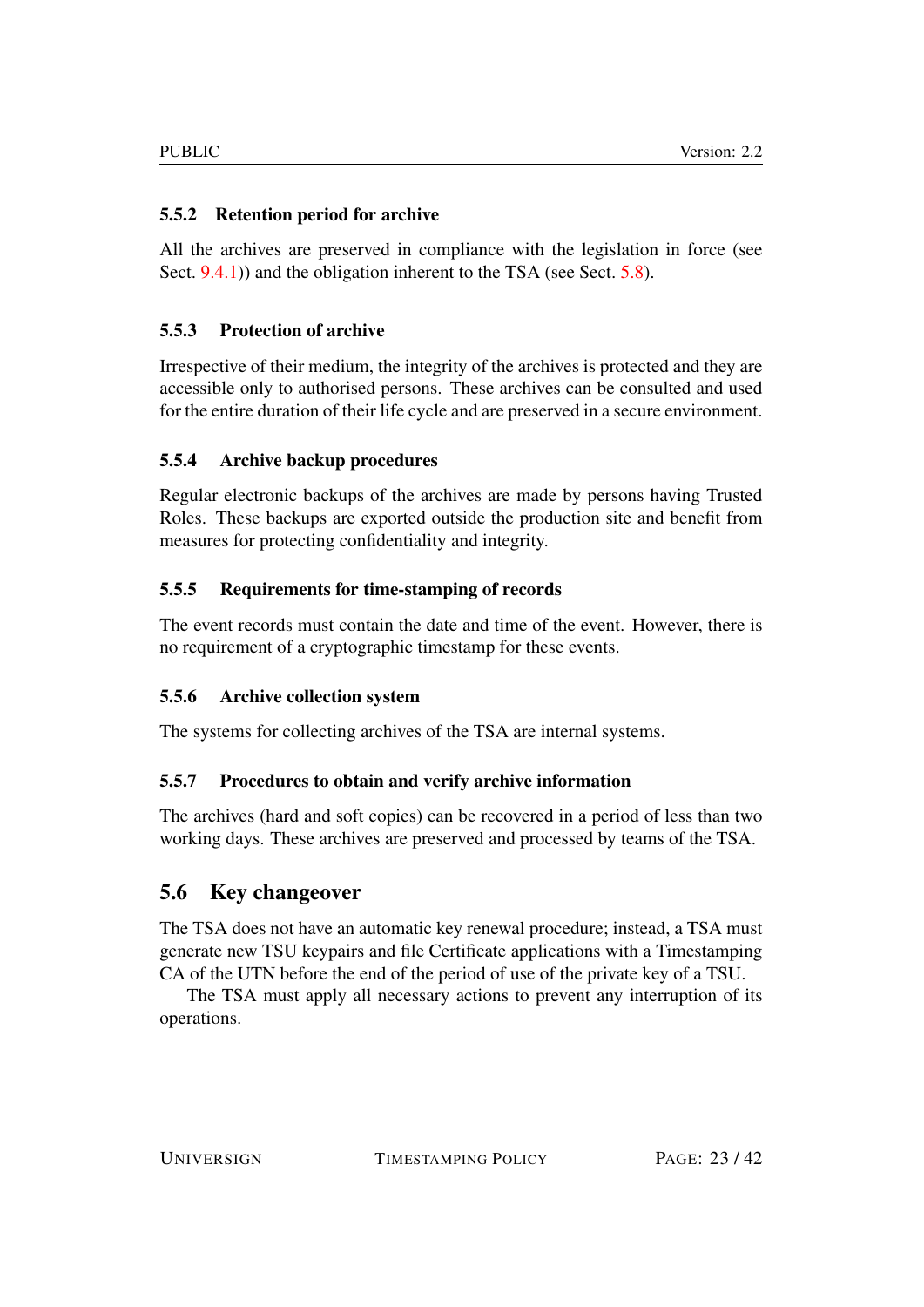## <span id="page-23-0"></span>5.7 Compromise and disaster recovery

#### <span id="page-23-1"></span>5.7.1 Incident and compromise handling procedures

The TSA implements procedures and means for notifying and processing incidents. These means help to minimise damage in case of incidents.

The TSA implements a response plan in case of a major incident, such as the compromising of publishing mechanisms or its Certificate issuing mechanism.

A major incident, such as a loss, suspected compromising or theft of the private key of the TSU, is immediately notified to the Approval Board, which, if necessary, may decide to file a TSU Certificate revocation application with the UTN and to end the TSU.

#### <span id="page-23-2"></span>5.7.2 Computing resources, software, and/or data are corrupted

A continuity plan has been implemented for responding to the availability requirements of the various components of the TSA. This plan is tested regularly.

#### <span id="page-23-3"></span>5.7.3 Entity private key compromise procedures

This point is covered in the business recovery and continuity plans. If a TSU key becomes compromised, this immediately results in the revocation of its Certificat eand the shut-down of this TSU. In this case, the various persons and entities concerned are informed of the unsafe nature of the Timestamps signed by the compromised key of the TSU. Similar measures are taken if the soundness of the algorithm used or that of the parameters used by the TSU become insufficient.

#### <span id="page-23-4"></span>5.7.4 Business continuity capabilities after a disaster

The business continuity capacity following a disaster is addressed in the business recovery and continuity plan. After a disaster, the TSA implements this plan in order to restore the affected services. In particular, the TSA has a redundant architecture for its critical services. Moreover, the TSA manages a stock of spare parts in order to handle any hardware breakdown.

In case of a major incident, the TSA has a business recovery plan that allows it to set up a new TSA within a reasonable period of time. This plan is based on a secondary host room.

Once its business is recovered, the TSA implements all necessary measures to prevent the recurrence of a similar disaster. The restoration operations are conducted by staff having Trusted Roles.

The Business Recovery Plan is tested regularly.

UNIVERSIGN TIMESTAMPING POLICY PAGE: 24/42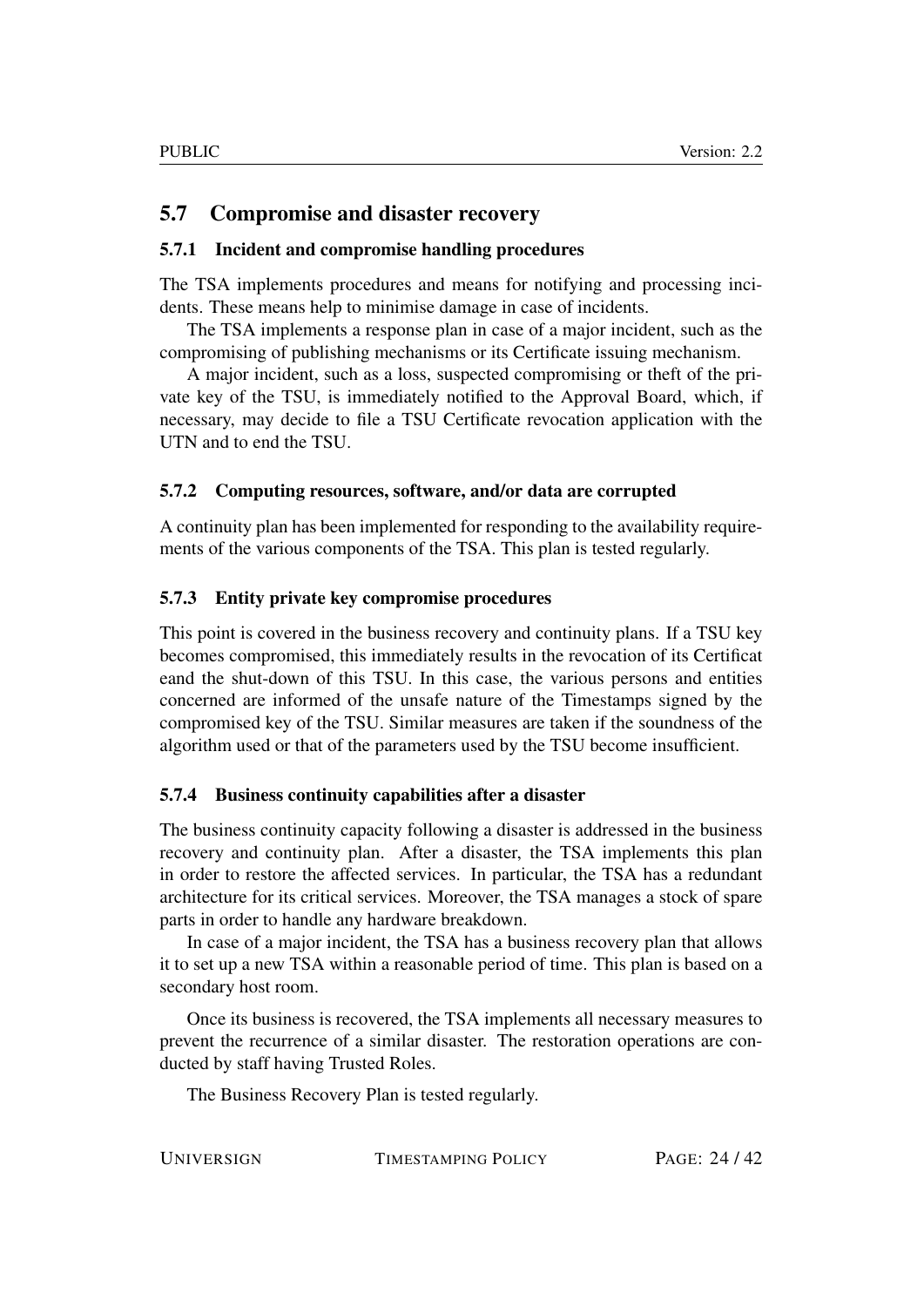## <span id="page-24-0"></span>5.8 TSA termination

In case of a permanent shut-down, the TSA implements an end of life plan. This end of life plan addresses the following aspects:

- the notification of the shut-down to the persons and organisations affected by the plan;
- the notification of the shut-down to UTN;
- the potential revocation of all issued Certificates that are still valid when the decision was made to discontinue the business activity;
- the destruction of the private keys of the TSUs;
- the measures required to transfer its obligations related to the archives of audit data;
- the provision of information for Relying Parties.

This plan is verified and updated regularly.

# <span id="page-24-1"></span>6 Technical security controls

## <span id="page-24-2"></span>6.1 Keypair generation and installation

#### <span id="page-24-3"></span>6.1.1 Keypair generation

The keys of the TSU are generated:

- during a key ceremony in front of witnesses;
- under the control of at least two persons having Trusted Roles (see Sect. [5.2.1\)](#page-17-1);
- $\bullet$  in secure premises (see Sect. [5.1\)](#page-15-2);
- in an HSM compliant with the requirements defined in section [6.2.11.](#page-27-2)

The keys are generated according to a specific procedure and result in the drafting of a report after the ceremony.

The public keys of the TSUs are transmitted to the CA in accordance with the CP of the UTN.

#### <span id="page-24-4"></span>6.1.2 Private key delivery to Subscriber

Not applicable.

UNIVERSIGN TIMESTAMPING POLICY PAGE: 25/42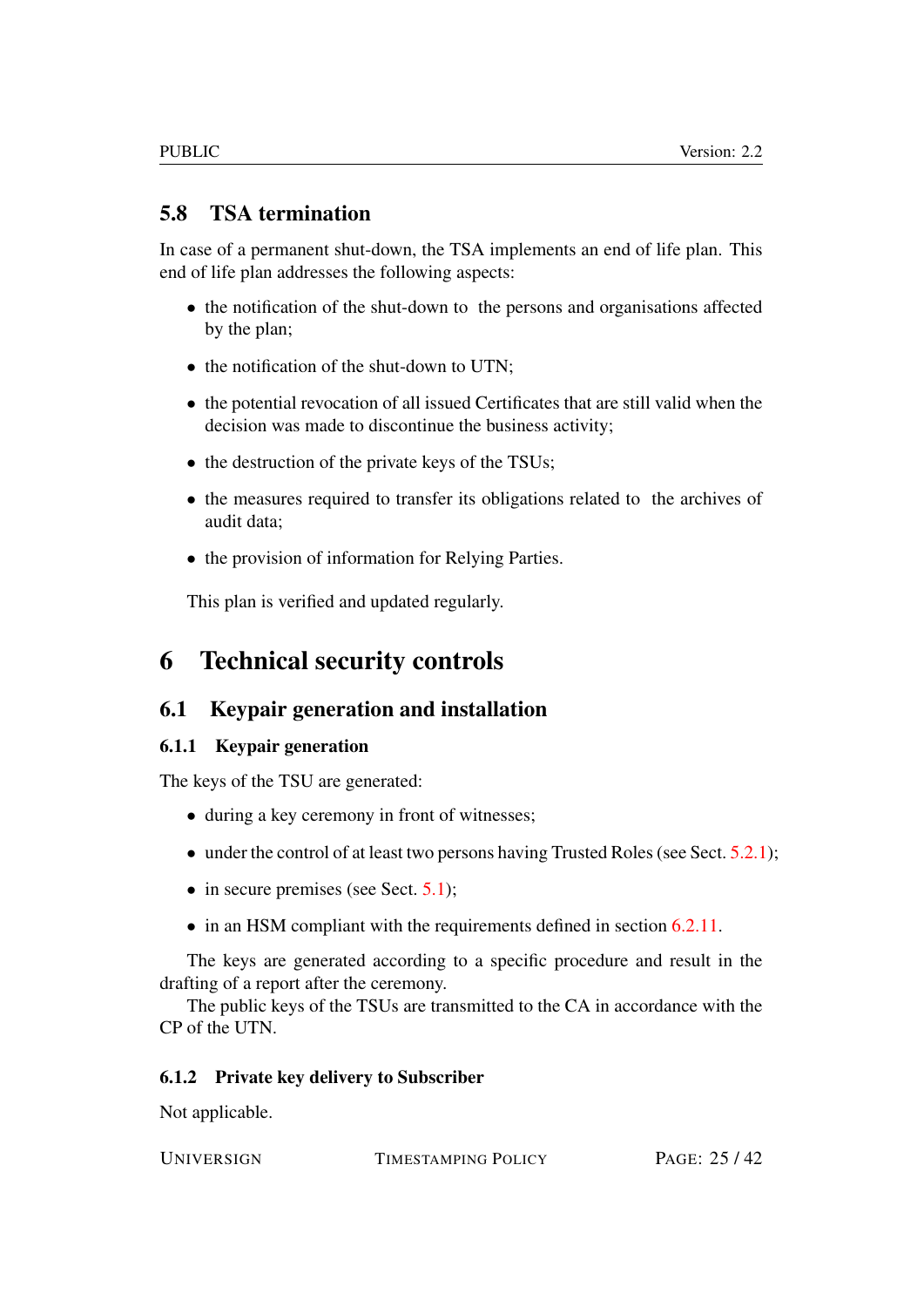## <span id="page-25-0"></span>6.1.3 Public key delivery to CA

The public key to be certified is transmitted to the CA in order to guarantee the integrity and source of this key.

## <span id="page-25-1"></span>6.1.4 CA public key delivery to Relying Parties

Not applicable.

## <span id="page-25-2"></span>6.1.5 Key sizes

The TSU keys must be compliant with (or cryptographically superior or equal to) the following characteristics. They must also be compliant with the requirements of the CP of UTN.

| <b>Certificate</b> | <b>Key Size</b>                | Format     |
|--------------------|--------------------------------|------------|
| TSU                | 2048                           | <b>RSA</b> |
|                    | 4096 (for keys generated   RSA |            |
|                    | after 1 January 2019)          |            |

#### <span id="page-25-3"></span>6.1.6 Public key parameters generation and quality checking

The TSAs must use certified hardware (see Sect. [6.2.11\)](#page-27-2)) and algorithms whose parameters comply with the appropriate security standards.

#### <span id="page-25-4"></span>6.1.7 Key usage purposes

See section [7.1.](#page-30-2)

# <span id="page-25-5"></span>6.2 Private key protection and cryptographic module engineering controls

#### <span id="page-25-6"></span>6.2.1 Cryptographic module standards and controls

The cryptographic modules used by the TSA for generating and implementing its signature keys are certified hardware cryptographic modules that comply with the requirements of section [6.2.11.](#page-27-2) The TSA ensures the security of these modules throughout their life cycle. In particular, the TSA implements the procedures required for:

• ensuring their integrity during their transport from the supplier;

UNIVERSIGN TIMESTAMPING POLICY PAGE: 26/42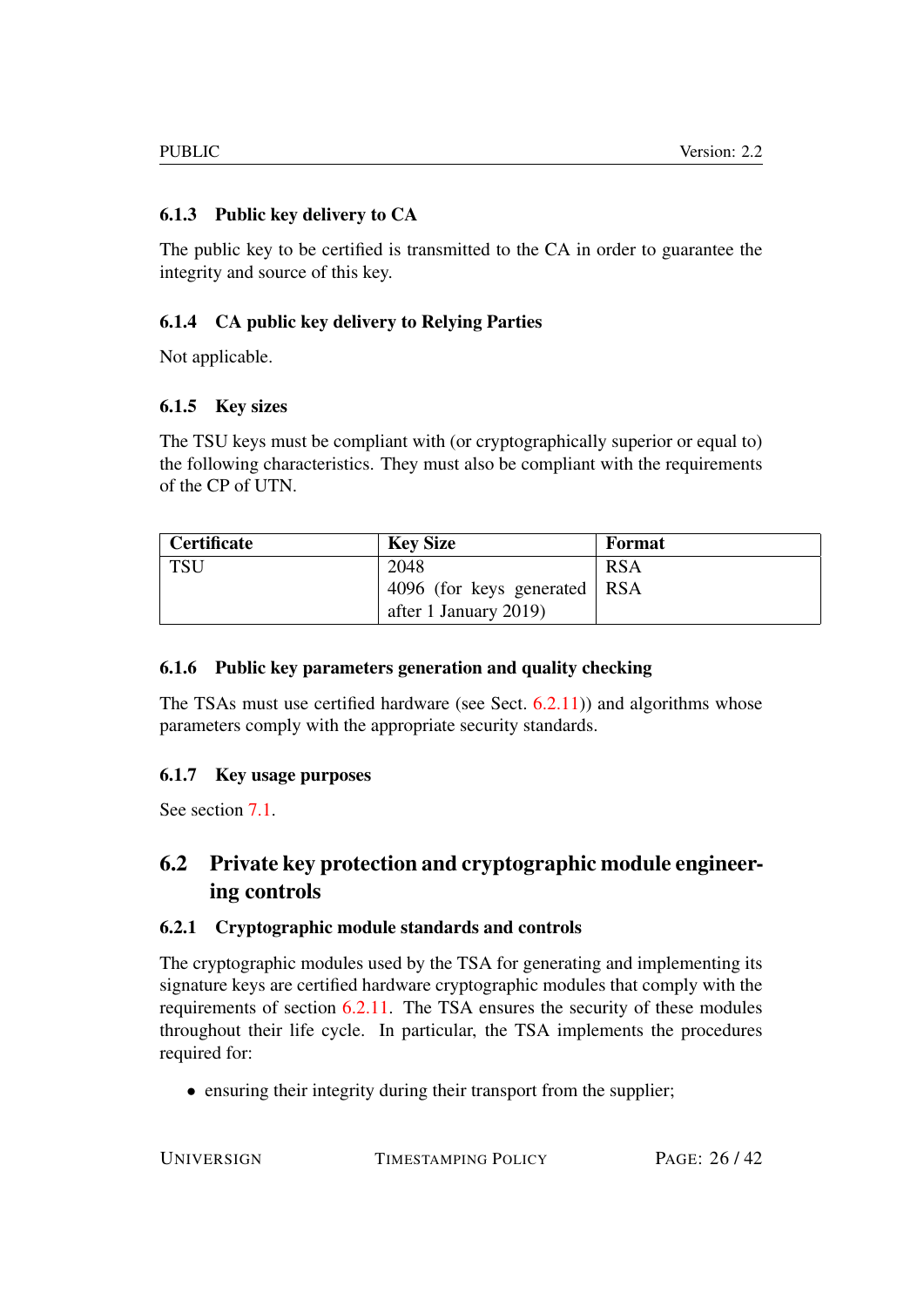- ensuring their integrity during their storage before the key ceremony;
- ensuring that the operations of activation of the signature keys are conducted under the control of two staff members having Trusted Roles;
- ensuring that they are in a proper functional state;
- ensuring that the keys that they contain are destroyed after being decommissioned.

#### <span id="page-26-0"></span>6.2.2 Private key (n out of m) multi-person control

The private key of a TSU is controlled by the activation data stored on the smart cards handed over to the secret keepers during the key ceremony. A sharing of the HSM's secret is implemented by the TSA.

#### <span id="page-26-1"></span>6.2.3 Private key escrow

The private keys are not escrowed.

#### <span id="page-26-2"></span>6.2.4 Private key backup

No backup copies are made of the private keys of TSUs.

#### <span id="page-26-3"></span>6.2.5 Private key archival

The private keys of the TSA are not archived.

#### <span id="page-26-4"></span>6.2.6 Private key transfer into or from a cryptographic module

Not applicable.

#### <span id="page-26-5"></span>6.2.7 Private key storage on cryptographic module

The private keys of the TSUs are stored in a cryptographic module.

#### <span id="page-26-6"></span>6.2.8 Method to activate the private key

The activation of private keys is controlled by specific data referred to as activation data. It is carried out in a cryptographic module that complies with the requirements of section [6.2.11,](#page-27-2) under the control of two persons with Trusted Roles.

UNIVERSIGN TIMESTAMPING POLICY PAGE: 27/42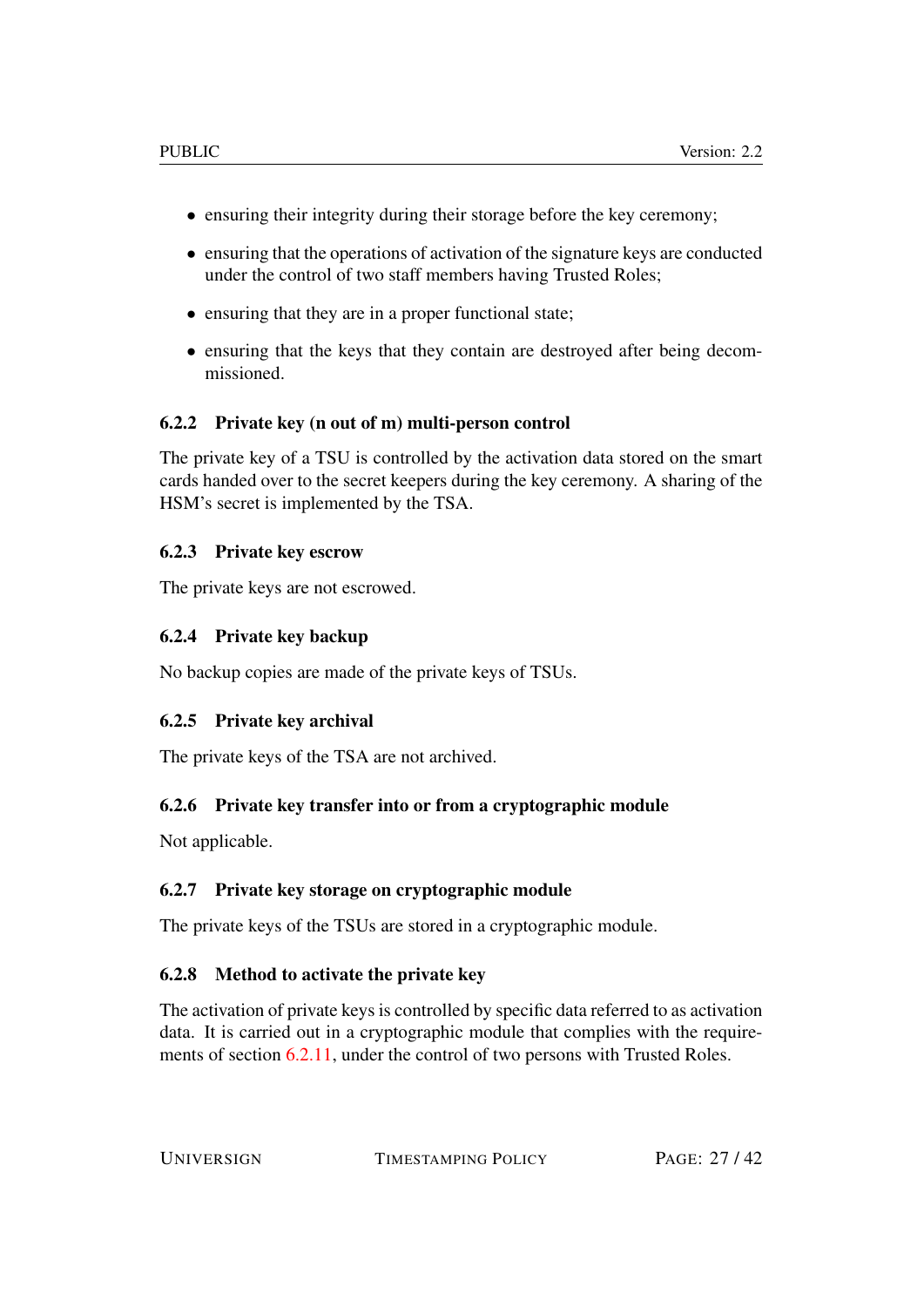### <span id="page-27-0"></span>6.2.9 Method to deactivate the private key

The private key is deactivated when the cryptographic module is shut down.

#### <span id="page-27-1"></span>6.2.10 Method to destroy the private key

The private key of a TSU is destroyed from its cryptographic module. The TSA ensures that all corresponding backup copies are also destroyed.

#### <span id="page-27-2"></span>6.2.11 Cryptographic Module Rating

Cryptographic module of TSUs: The cryptographic modules of TSUs comply with the following certification requirements:

- EAL 4+ as regards the Common Criteria of ISO/CEI 15408 (compliant with Protection Profile CWA 14169 or certified as compliant with the Protection Profile of a Secure Signature Creation Device (SSCD) by a European governmental entity);
- FIPS  $140-2$  level 3
- OSealCD within the meaning of regulation eIDAS (EU) No 910/2014.
- or equivalent.

## <span id="page-27-3"></span>6.3 Other aspects of key pair management

#### <span id="page-27-4"></span>6.3.1 Public key archival

The TSA archives the public keys of its TSUs as per the requirements of section [5.5.](#page-21-1)

#### <span id="page-27-5"></span>6.3.2 Certificate operational periods and key pair usage periods

The maximum service life of the Certificates is:

- 30 years for the Primary CA Certificates;
- 20 years for the Timestamping CA Certificates;
- 15 years for the Intermediate CA Certificates;
- 5 years for natural person Certificates and legal person Certificates;
- 11 years for legal person Certificates intended for timestamping.

UNIVERSIGN TIMESTAMPING POLICY PAGE: 28/42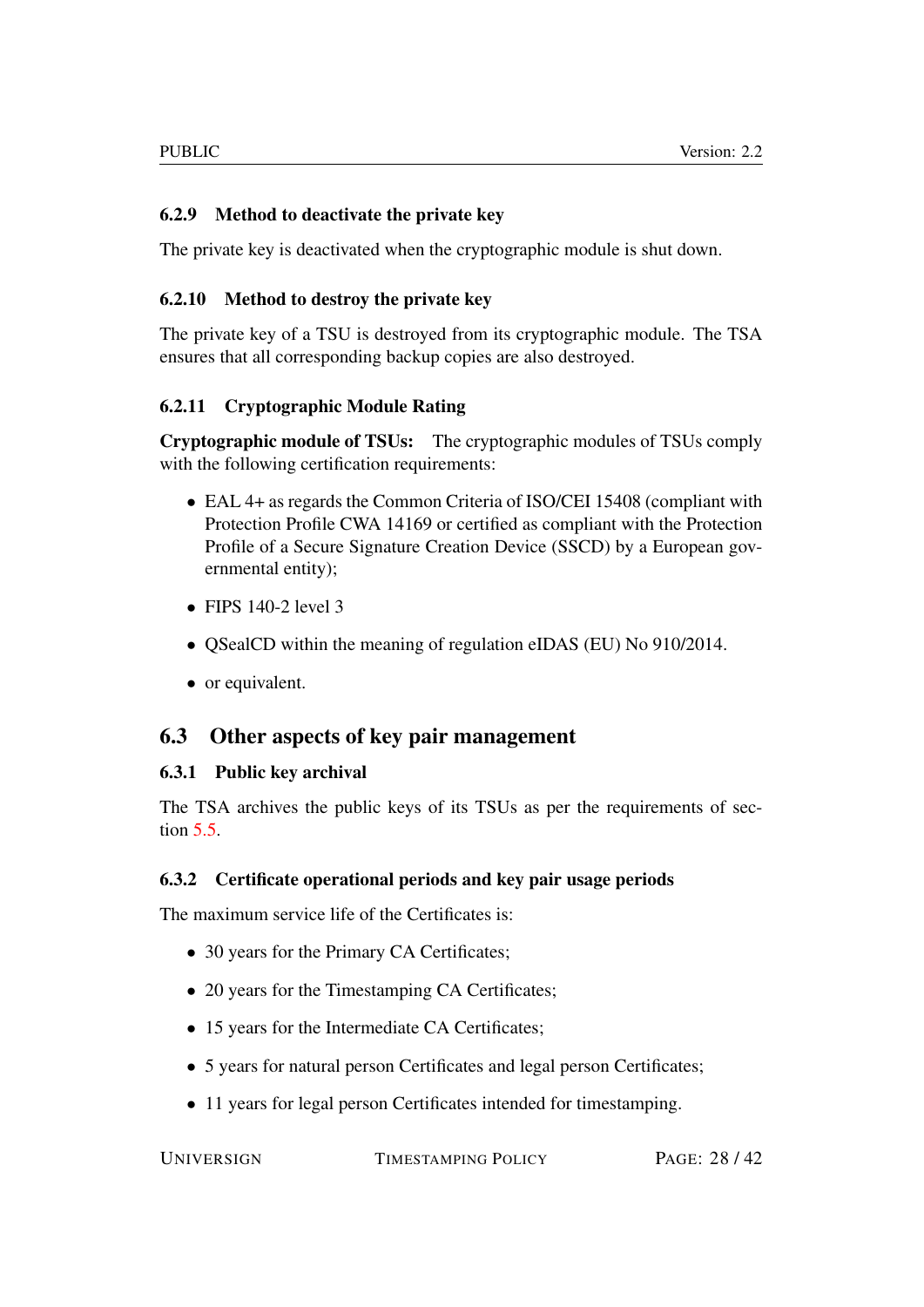## <span id="page-28-0"></span>6.4 Activation data

#### <span id="page-28-1"></span>6.4.1 Activation data generation and installation

The activation data of a TSU's key is generated during the key ceremony. This activation data is stored on smart cards and handed over to the secret keepers.

Every secret keeper takes the necessary measures to protect themself against the loss, theft, unauthorised use or unauthorised destruction of their smart card and the activation data that it contains.

#### <span id="page-28-2"></span>6.4.2 Activation data protection

The activation data is stored on a nominative and personal smart card. The responsibility for this smart card falls on the person to whom the card is submitted. The card is protected by a personal password of the secret keeper. The smart cards are then stored in a personal secure safe. Every secret keeper is responsible for their part of the activation secret. They give their consent by signing a form defining their responsibilities.

#### <span id="page-28-3"></span>6.4.3 Other aspects of activation data

Transmission of activation data: The transmission of smart cards containing activation data from one secret keeper to a new secret keeper must be carried out in such a way as to protect the activation data from loss, theft, modification, unauthorised disclosure or unauthorised use of this data.

Destruction of activation data: The activation data is decommissioned in order to prevent the theft, loss, modification, unauthorised disclosure or unauthorised use of this data.

## <span id="page-28-4"></span>6.5 Computer security controls

#### <span id="page-28-5"></span>6.5.1 Specific computer security technical requirements

Depending on the system to be protected, the TSA implements control mechanisms that are appropriate as regards the platform to be secured (in order to protect against the execution of an unauthorised or potentially dangerous code on its system).

The TSA implements access control and authentication mechanisms for all roles authorised to generate new certificates. It maintains these security systems continuously. These mechanisms are described in the TSPS.

UNIVERSIGN TIMESTAMPING POLICY PAGE: 29/42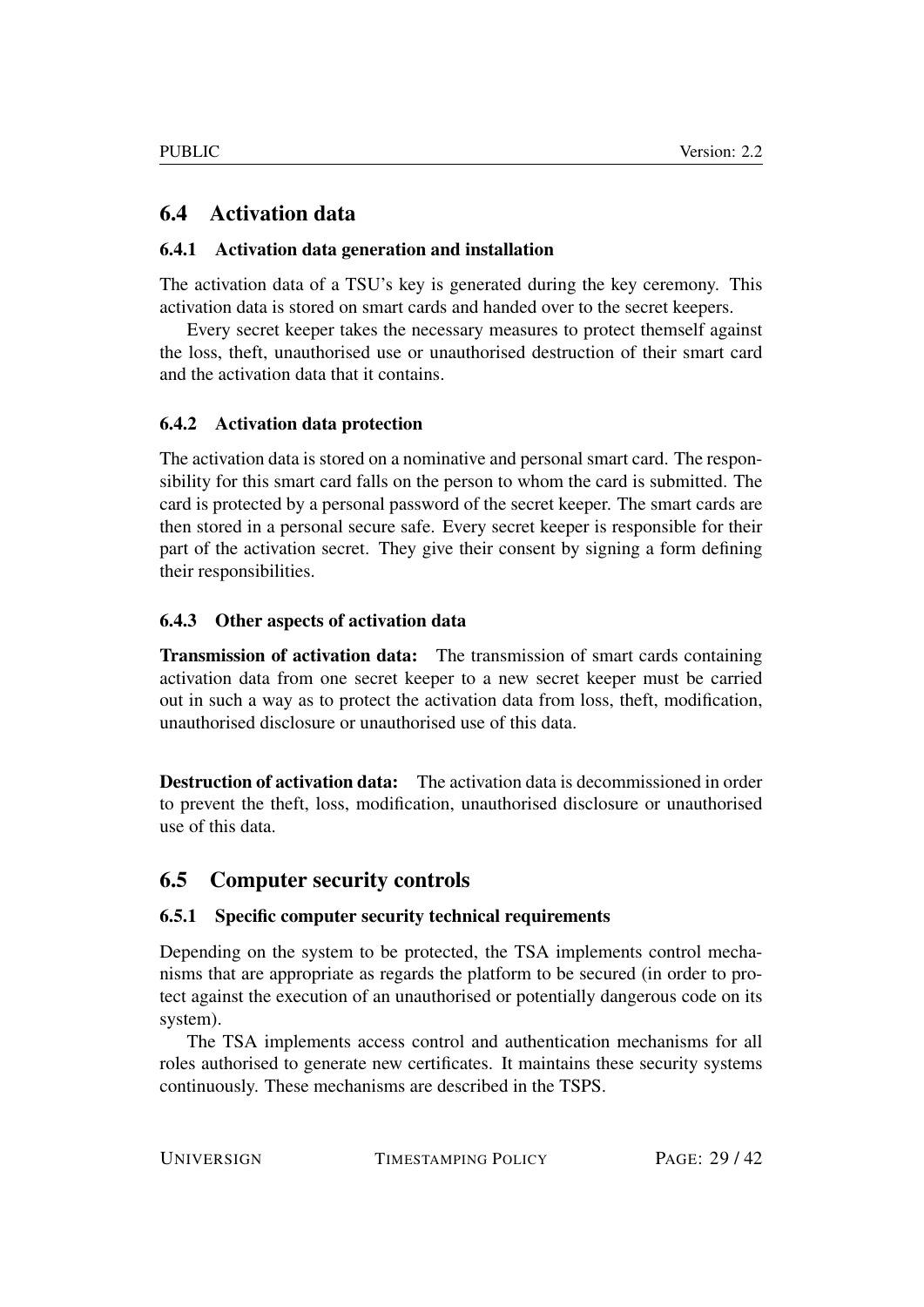#### <span id="page-29-0"></span>6.5.2 Computer security rating

Not applicable.

## <span id="page-29-1"></span>6.6 Life cycle technical controls

#### <span id="page-29-2"></span>6.6.1 System development controls

All software components of the TSA are developed under conditions and according to development processes that guarantee their security. The TSA implements quality processes during the design and development of its software.

When beginning production of a software component, the TSA checks its source and its integrity and ensures a traceability of all modifications made to its information system.

The development and testing infrastructure are separate from the production infrastructure of the TSA.

#### <span id="page-29-3"></span>6.6.2 Security management controls

The TSA ensures that the software programs are updated in such a way as to ensure system security. The updates are carried out by persons having a Trusted Role in the TSA.

#### <span id="page-29-4"></span>6.6.3 Life cycle security controls

Not applicable.

## <span id="page-29-5"></span>6.7 Network security controls

Network communications containing confidential information are subjected to protective measures against eavesdropping. The rules governing these controls are verified regularly.

Security measures are implemented in order to protect the local components of the information system from unauthorised access, especially for sensitive data.

The TSA implements platform administration access management procedures in order to maintain a high level of security. These measures include the authentication of administrators, the production of logs for audits, the use of secure VPN-type channels as well as the possibility of modifying access rights at any time. The CA also implements an administration network that is disconnected from the nominal network.

UNIVERSIGN TIMESTAMPING POLICY PAGE: 30/42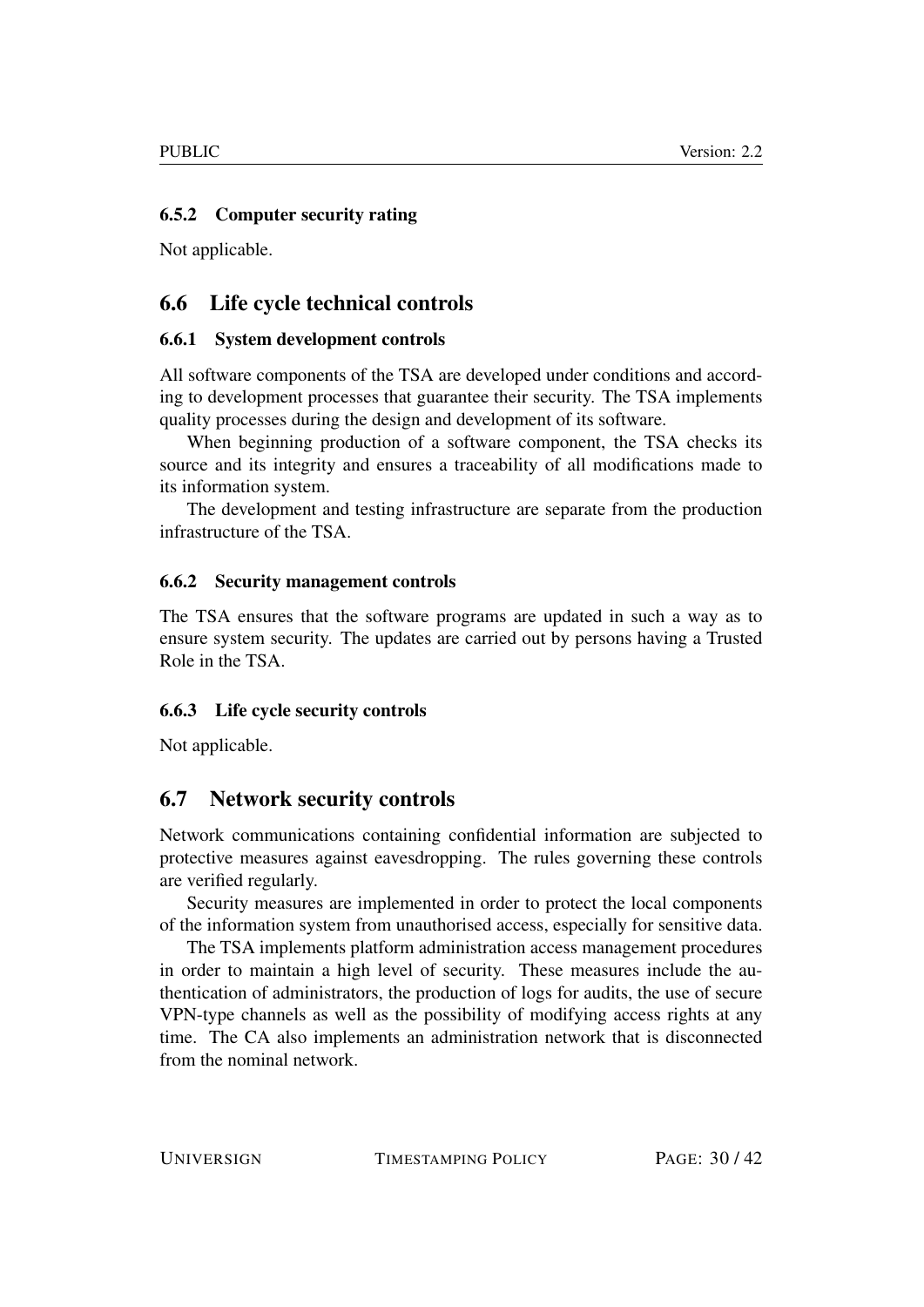The TSA implements access control procedures to separate the administration functions and the operational functions. The use of applications (publishing, certificate generation, revocation) requires an authentication of the users or entities. An access control policy is implemented to limit access to these applications to authorised persons only.

## <span id="page-30-0"></span>6.8 Time accuray

The TSU clocks are supervised locally by the reference time servers. These servers are autonomous and benefit from a synchronisation procedure with the  $UTC(k)$  references. The mechanisms used enable protecting against attacks aiming to desynchronise the time systems, including major attacks that aim to scramble radio or satellite signals.

The TSA guarantees that the Timestamps generated by its TSUs have a time drift of less than one second with respect to the UTC.

# <span id="page-30-1"></span>7 Profil of TSU Certificates and Timestamps

## <span id="page-30-2"></span>7.1 Profile of TSU Certificates

The profile of TSU Certificates is defined in the CP of UTN.

| version        | Version 1                                                  |  |
|----------------|------------------------------------------------------------|--|
| policy         | OID: 1.3.6.1.4.1.15819.5.2.(2/3)                           |  |
| messageImprint | OID of the hashing algorithm and digital imprint data to   |  |
|                | be timestamped. Note: This information is provided in      |  |
|                | the request.                                               |  |
| serialNumber   | Random 160-bit number characterising this request.         |  |
| genTime        | Timestamping date in the ASN.1 Generalized Time for-       |  |
|                | mat.                                                       |  |
| accuracy       | Accuracy of 1 second                                       |  |
| ordering       | Content set to FALSE                                       |  |
| nonce          | Value resent without any change if present in the request. |  |
| tsa            | The name of the TSU                                        |  |
| extensions     | Not applicable                                             |  |

## <span id="page-30-3"></span>7.2 Profile of Timestamps

UNIVERSIGN TIMESTAMPING POLICY PAGE: 31/42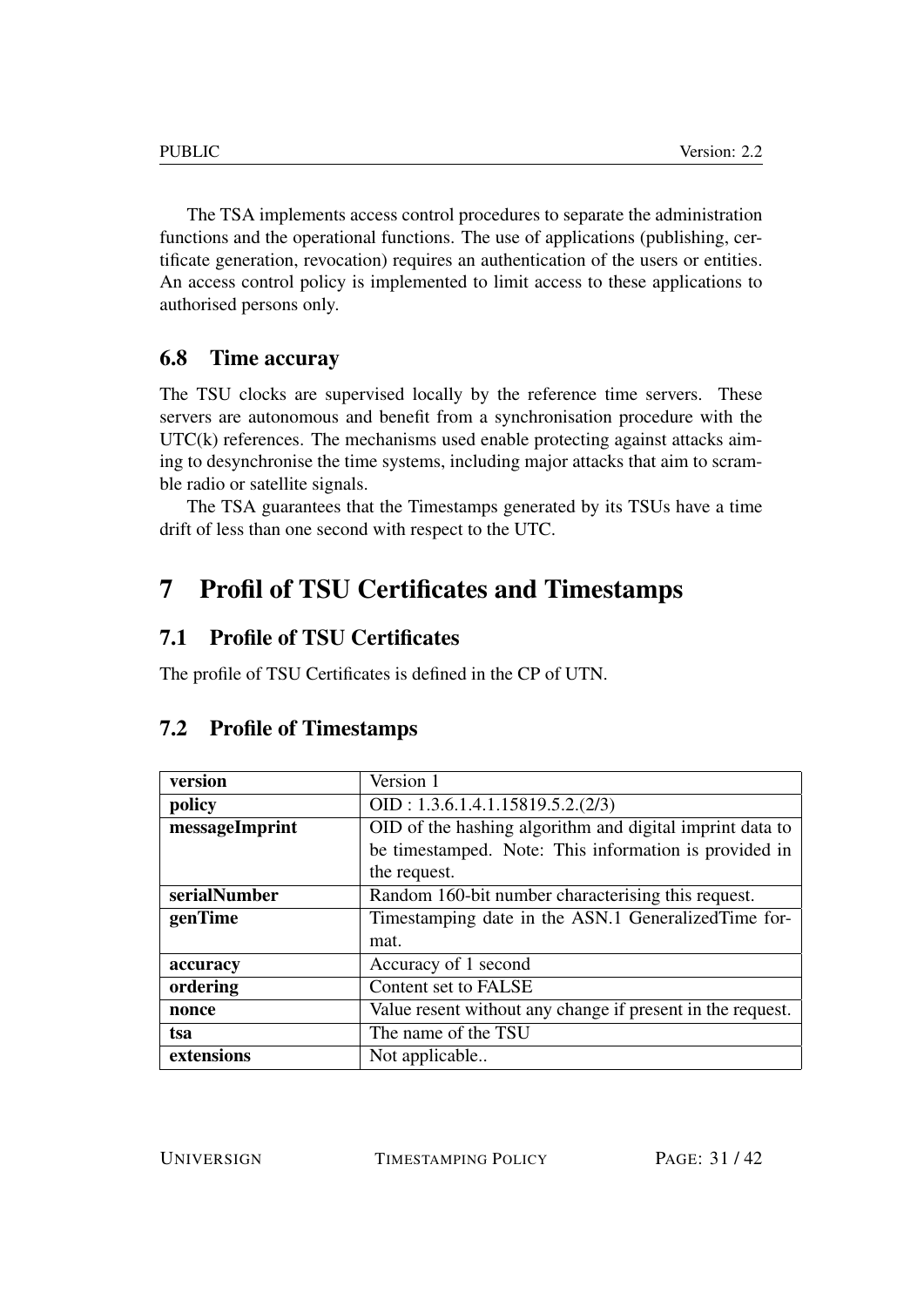# <span id="page-31-0"></span>8 Compliance audit and other assessments

## <span id="page-31-1"></span>8.1 Frequency or circumstances of assessment

Audits are conducted by the TSA:

- an internal audit conducted
- either by external service providers specialising in the domain;
- or by an internal lead auditor of the TSA.
- a certification audit for standards [ETSI 319 411-1] and [ETSI 319 411-2], conducted every 2 years by an accredited body.

A control of compliance with the TSPS in force is conducted:

- during the operational implementation of the system;
- at least once per calendar year (internal audit);
- during the surveillance or renewal of certifications, in accordance with the regulatory procedures in force;
- when a significant change is carried out.

## <span id="page-31-2"></span>8.2 Identity/qualifications of assessor

The evaluators must ensure that the policies, statements and services are correctly implemented by the TSA and detect cases of non-compliance that could compromise the security of the offered service. The TSA pledges to appoint evaluators whose skills are proven in matters of information system security and who are specialised in the domain of activity of the controlled component.

# <span id="page-31-3"></span>8.3 Assessor's relationship to assessed entity

Unless specifically agreed between the TSA and the UTN, the TSA appoints the evaluator authorised to conduct the audit. The TSA guarantees the independence and impartiality of the evaluator.

UNIVERSIGN TIMESTAMPING POLICY PAGE: 32/42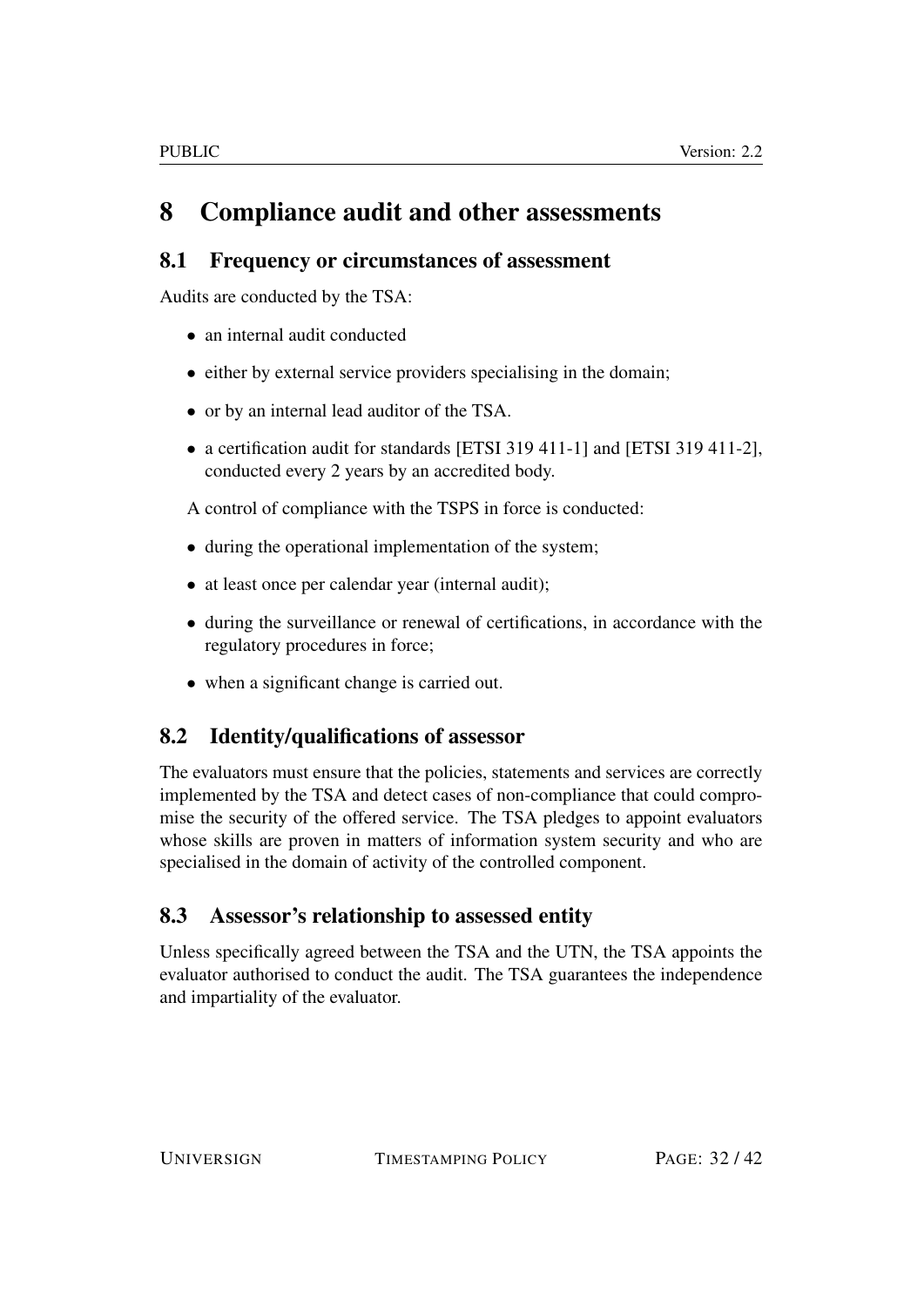## <span id="page-32-0"></span>8.4 Topics covered by assessment

The evaluator checks the compliance of the audited component, on all or part of the implementation of:

- the TSP;
- the TSPS:
- the components of the TSA.

Before every audit, the evaluators suggest a list of components and procedures that they wish to verify to the Approvals Committee of the TSA. They use this to develop the detailed audit plan.

## <span id="page-32-1"></span>8.5 Actions taken as a result of deficiency

After a compliance check, the evaluator and his team submit a verdict to the Approvals Committee of the TSA, which can be: "successful", "failed", "to be confirmed".

"Failed" verdict: The audit team issues recommendations to the TSA. The TSA can choose the measures to be applied.

"To be confirmed" verdict: the audit team identifies the non-compliances and ranks them. The TSA should then suggest a schedule for resolving the noncompliances. A verification will be used to ensure that the identified non-compliances have been resolved.

"Successful" verdict: the TSA confirms that the controlled component is compliant with the commitments of the TSP and its announced practices.

## <span id="page-32-2"></span>8.6 Communication of results

The results of the compliance audits are sent to the Approval Board, to the UTN and are made available to the authorities in charge of qualifying and certifying the service.

# <span id="page-32-3"></span>9 Other business and legal matters

## <span id="page-32-4"></span>9.1 Fees

The members of UTN determine the pricing conditions of their services.

UNIVERSIGN TIMESTAMPING POLICY PAGE: 33/42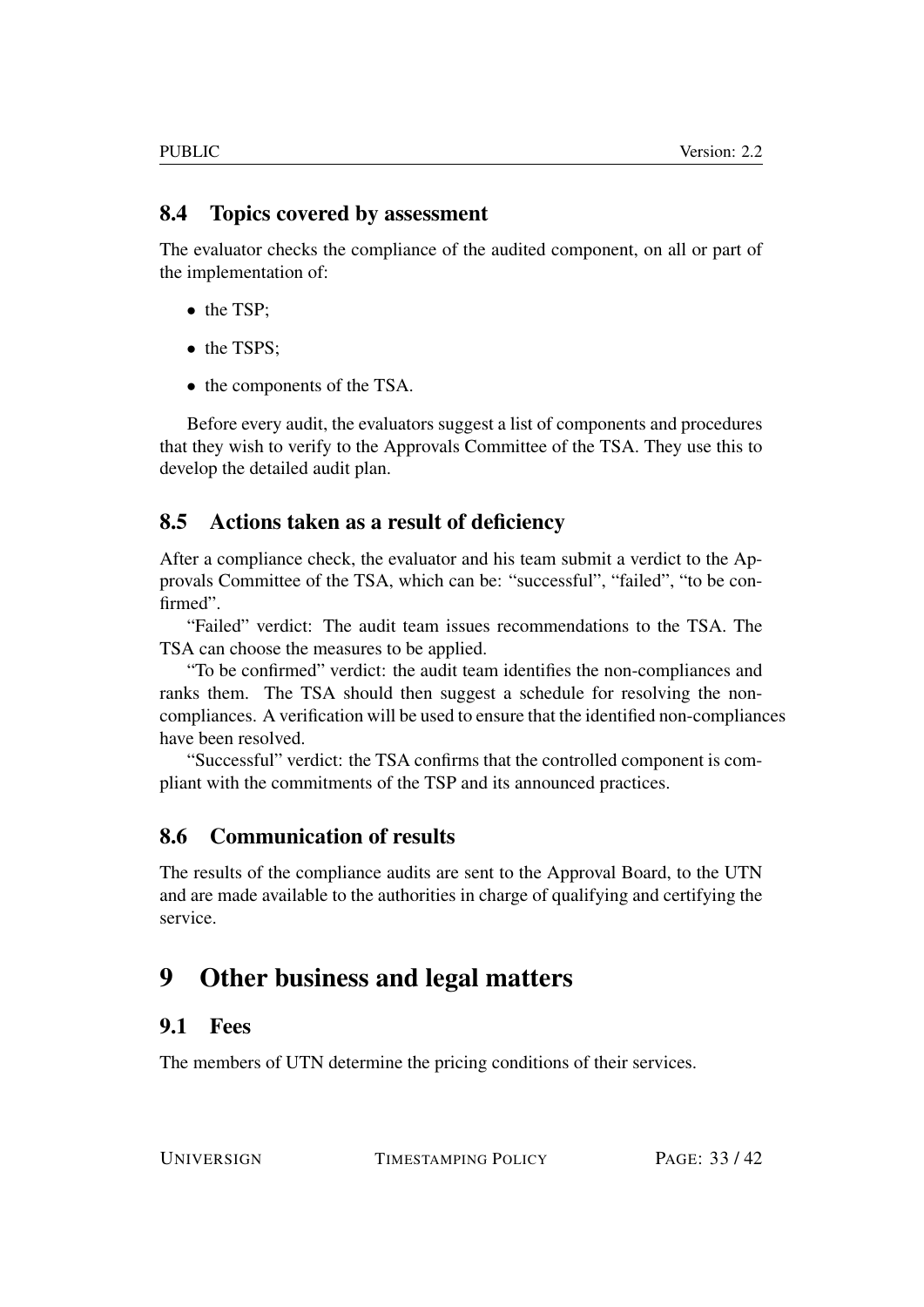#### <span id="page-33-0"></span>9.1.1 Fees for other services

No specific commitment.

#### <span id="page-33-1"></span>9.1.2 Refund policy

The TSA services are not subject to any reimbursement.

## <span id="page-33-2"></span>9.2 Financial responsibility

#### <span id="page-33-3"></span>9.2.1 Insurance coverage

The members of the UTN subscribe to an appropriate liability insurance that covers the financial risks related to the use of the service that it provides, in accordance with the regulations applicable to its business.

It is the duty of the TSA to evaluate the financial risk that is to be covered.

#### <span id="page-33-4"></span>9.2.2 Other assets

The TSA implements an administrative and financial policy that aims to maintain, throughout the duration of its business, the financial resources required for fulfilling the obligations defined by the TSP.

#### <span id="page-33-5"></span>9.2.3 Insurance or warranty coverage for end-entities

No specific commitment.

## <span id="page-33-6"></span>9.3 Confidentiality of business information

#### <span id="page-33-7"></span>9.3.1 Scope of confidential information

The following information is considered to be confidential:

- the private keys of the TSA,
- the activation data associated with the private keys of the TSA,
- the event logs,
- the audit reports.
- the business continuity, recovery and stoppage plans.

Other information may be considered as confidential by the TSA.

UNIVERSIGN TIMESTAMPING POLICY PAGE: 34/42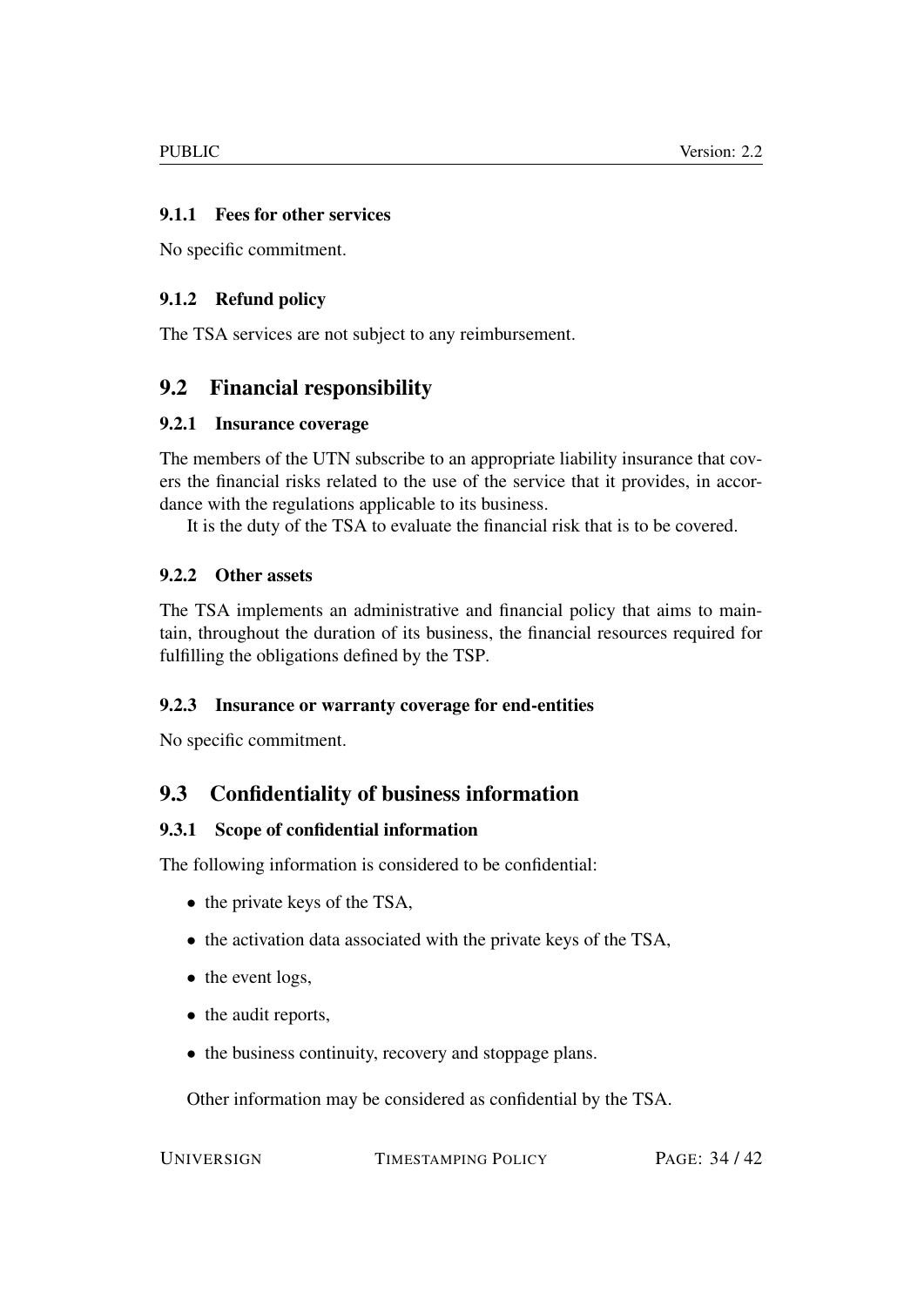#### <span id="page-34-0"></span>9.3.2 Information not within the scope of confidential information

The publishing website of the TSA and its contents are deemed as public.

#### <span id="page-34-1"></span>9.3.3 Responsibility to protect confidential information

The TSA pledges to process confidential information in accordance with the obligations applicable to it.

## <span id="page-34-2"></span>9.4 Privacy of personal information

#### <span id="page-34-3"></span>9.4.1 Privacy policy

The TSA collects and processes personal data in accordance with the regulations related to personal data protection that are applicable to it.

#### <span id="page-34-4"></span>9.4.2 Personal information

Not applicable.

#### <span id="page-34-5"></span>9.4.3 Non-personal information

Agreements between the TSA and the users of its services may comprise a special processing of non-personal and non-confidential information, within the meaning of article [9.3.1.](#page-33-7)

#### <span id="page-34-6"></span>9.4.4 Responsibility to protect personal

The TSA is responsible for processing the personal data of the users of its service.

#### <span id="page-34-7"></span>9.4.5 Notice and consent to use personal information

The TSA informs the persons, about whom it collects personal data, about the processing of this data and the purposes of this processing.

#### <span id="page-34-8"></span>9.4.6 Disclosure pursuant to judicial or administrative process

Not applicable.

#### <span id="page-34-9"></span>9.4.7 Other information disclosure circumstances

Agreements between the TSA and the users of its services may provide for the disclosure of personal information within the limits defined by French regulations.

| <b>UNIVERSIGN</b> | TIMESTAMPING POLICY | PAGE: 35/42 |
|-------------------|---------------------|-------------|
|                   |                     |             |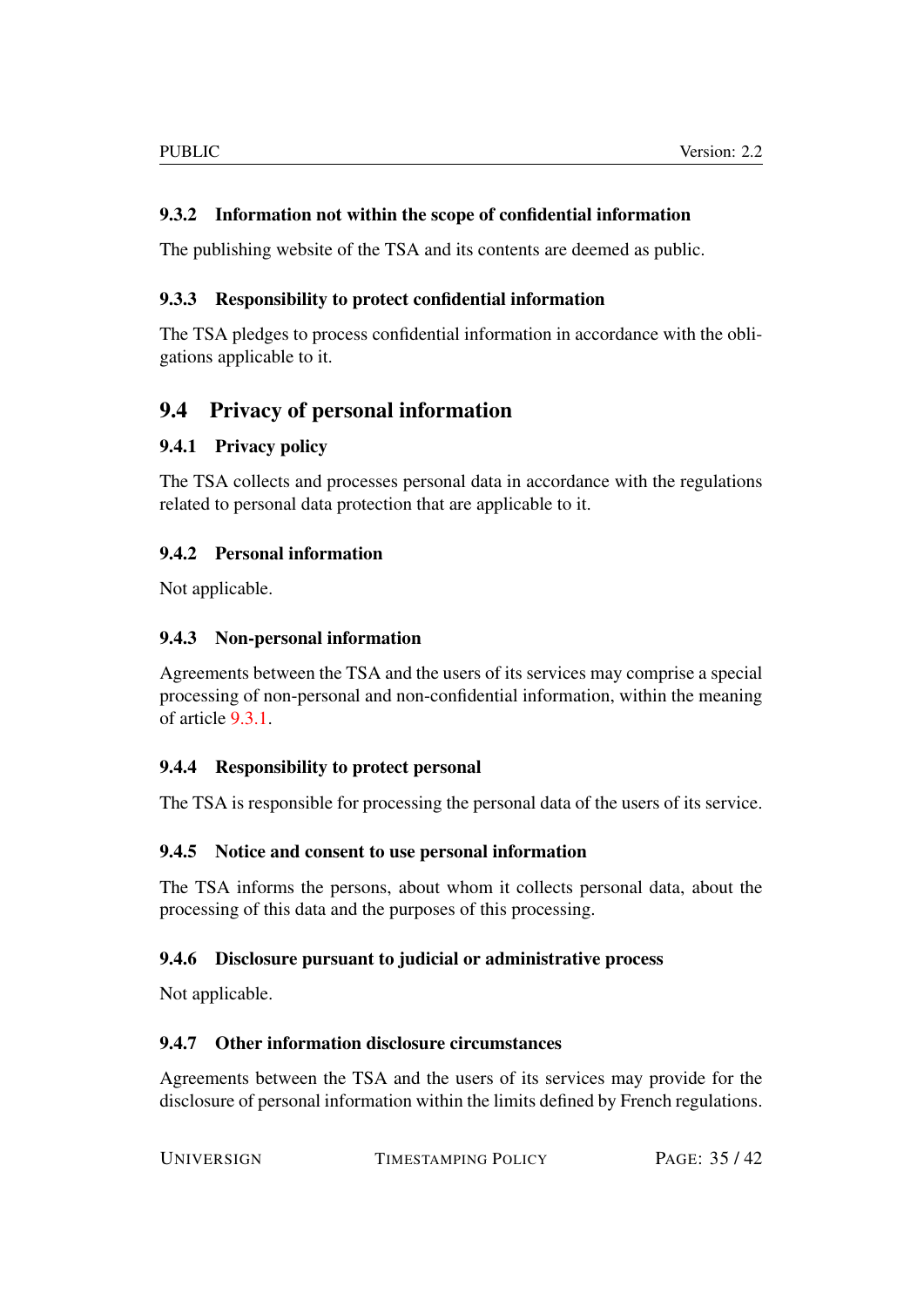## <span id="page-35-0"></span>9.5 Intellectual property rights

As part of its business activity, the CA may be required to issue or permit the use of elements protected by intellectual or industrial property rights.

These elements and the associated copyrights shall remain the property of the owner of these rights. The Relying Parties may reproduce these elements for their internal use. Prior authorisation of the copyright holder is required for the provision to third parties, extraction or reuse in whole or in part of these elements or of their derivative works or copies, aside from the requirements of the TSA 's service.

Any use or reproduction, in whole or in part, of these elements and/or the information that they contain, not authorised by the other party and used for any purpose other than the operation of the service, is strictly forbidden and constitutes infringement, which may be penalised through legal proceedings.

The use of the information contained in the Timestamps or related to their status is authorised in strict compliance with the Relying Party Agreement.

#### <span id="page-35-1"></span>9.6 Representations and warranties

The common obligations of the TSA of UTN are as follows:

- to protect and guarantee the integrity and confidentiality of their private cryptographic keys;
- to use their private cryptographic keys only pursuant to the conditions of and with the tools specified in the TSP;
- to apply and comply with the requirements of the TSP and the TSPS applicable to them;
- to submit to the compliance audits conducted by the audit team mandated by UTN;
- to accept the consequences of these audits and in particular, to remedy any non-compliances that may be reported;
- to document their internal operating processes;
- to implement the (technical and human) resources needed for executing the operations that they are in charge of, while guaranteeing the quality and security of these operations.

UNIVERSIGN TIMESTAMPING POLICY PAGE: 36/42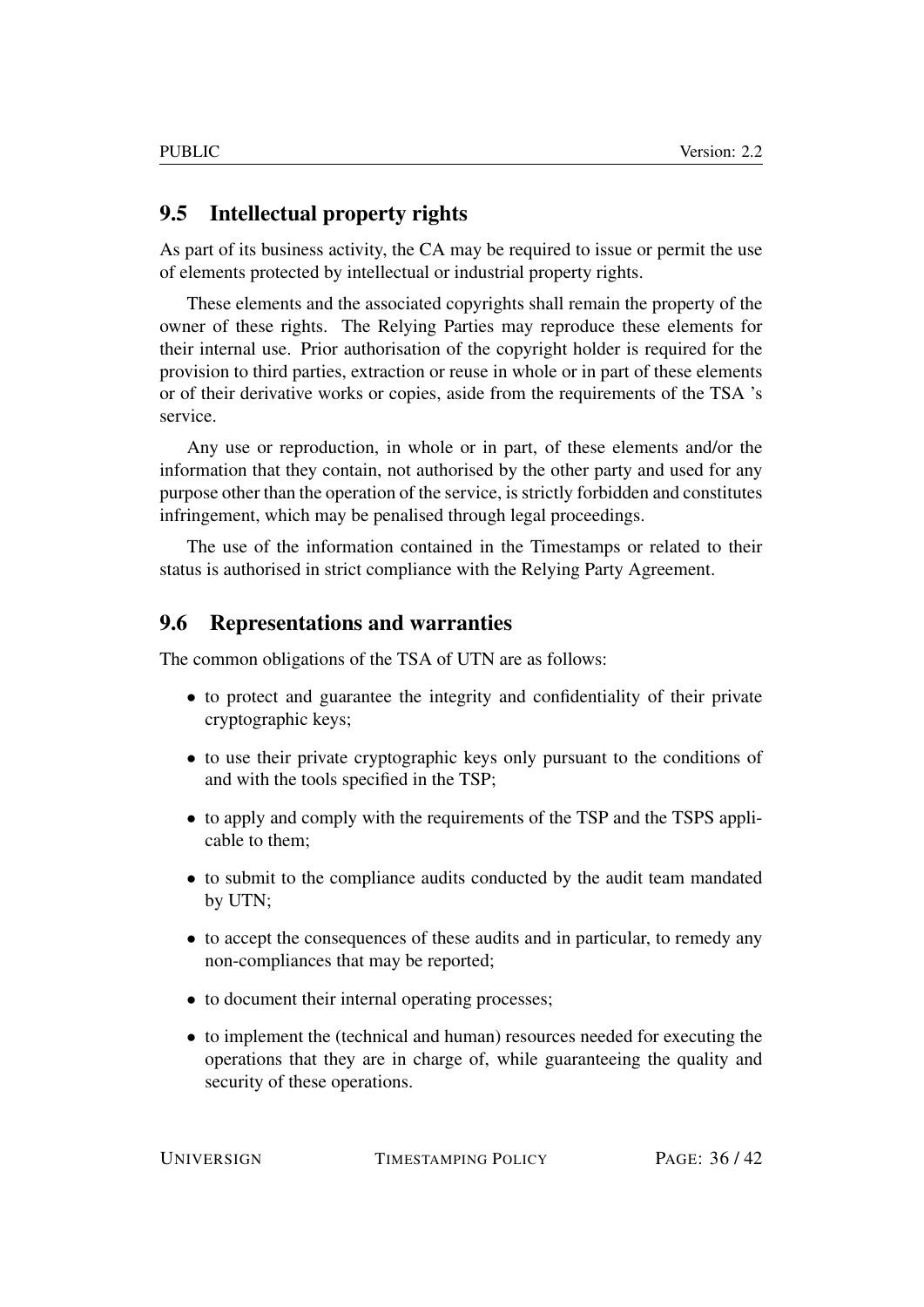#### <span id="page-36-0"></span>9.6.1 Timestamping Authoriry

The TSA is responsible for:

- the compliance of the TSPS vis-à-vis the TSP;
- the compliance of the Timestamps with the TSP;
- the compliance of all different components of the TSA and the related controls with the principles of security.

The TSA is responsible for the damages caused to Relying Parties if the date and time indicated by the Timestamp and the integrity of the data that this date and time relate to are erroneous.

#### <span id="page-36-1"></span>9.6.2 RA service

See above.

#### <span id="page-36-2"></span>9.6.3 Subscriber

The Subscriber:

- communicates accurate and up-to-date information when filing an application for a Certificate;
- is responsible for access to its private key and, if applicable, the activation means of its key;
- complies with the conditions for use of its private key;
- informs the CA of any change in the information contained in its Certificate;
- immediately sends a Certificate revocation application if there is any suspicion of the corresponding private key or the activation means of this key becoming compromised.

#### <span id="page-36-3"></span>9.6.4 Relying Parties

The Relying Parties pledge to comply with the obligations defined in the Relying Party Agreement and to familiarise themselves with the terms and conditions of the TSP applicable to the service that they use, particularly the limits of use and guarantees associated with the service

UNIVERSIGN TIMESTAMPING POLICY PAGE: 37/42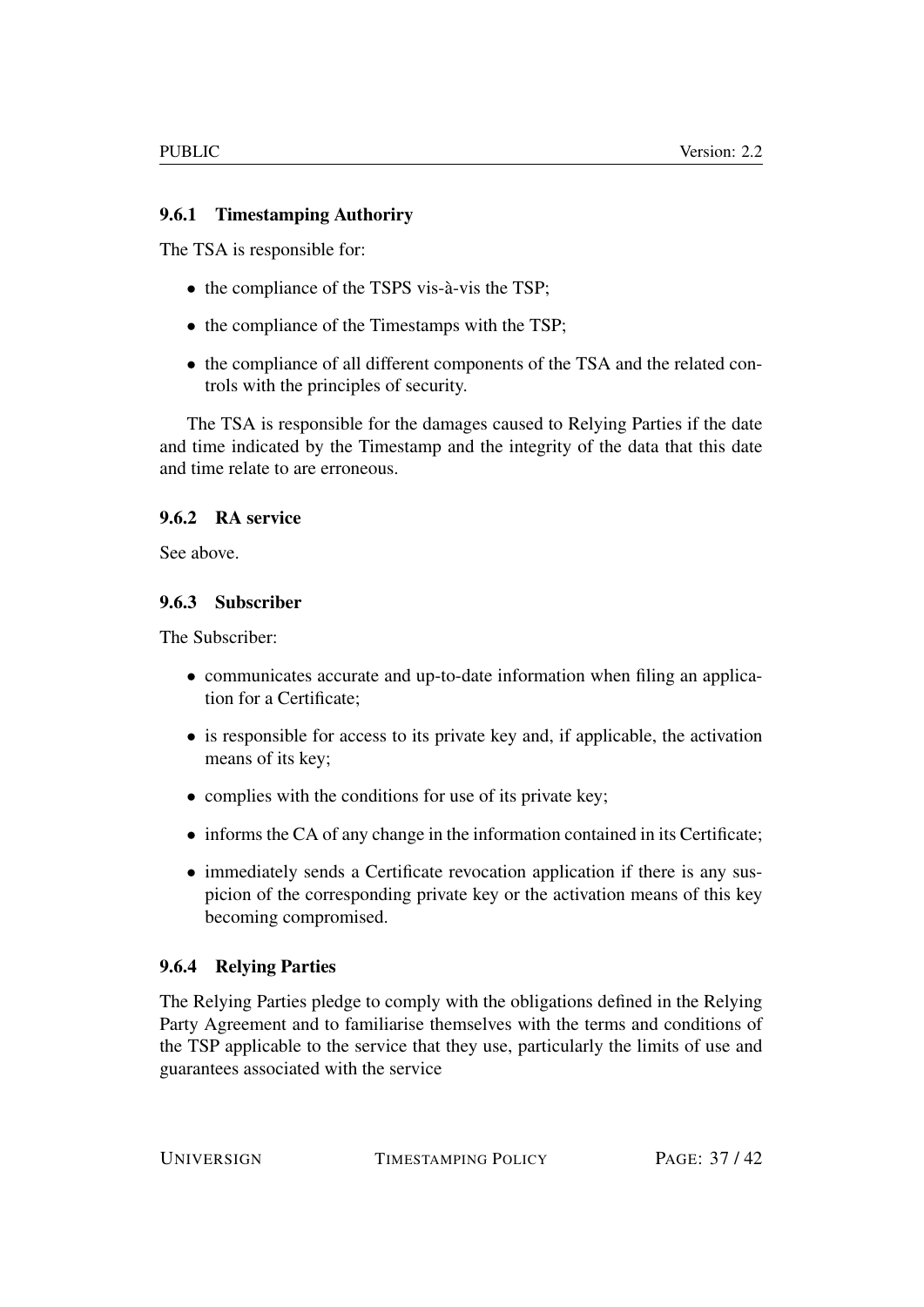## <span id="page-37-0"></span>9.6.5 Other participants

No specific commitment.

## <span id="page-37-1"></span>9.7 Disclaimers of warranties

The limits of guarantee of the TSA are defined in the conditions of use of the timestamping service and the Relying Party Agreement.

# <span id="page-37-2"></span>9.8 Limitations of liability

The TSA cannot be held liable in case of any use of the Timestamps that is unauthorised or does not comply with the TSP, the Subscriber Agreement or the Relying Party Agreement.

The TSA cannot be held liable for indirect damages resulting from the use of a Timestamp.

The TSA is not responsible for any use that is unauthorised or non-compliant with the documentation of their equipment and/or software provided to the users of the timestamping service.

## <span id="page-37-3"></span>9.9 Indemnities

The conditions for compensation of damages caused to Subscribers and to Relying Parties are defined contractually.

## <span id="page-37-4"></span>9.10 Term and termination

#### <span id="page-37-5"></span>9.10.1 Term

The TSP comes into force once it is published on the publishing website of UTN.

#### <span id="page-37-6"></span>9.10.2 Termination

The TSP remains valid until it is replaced by a new version.

#### <span id="page-37-7"></span>9.10.3 Effect of termination and survival

Unless specified otherwise in this TSP or in the TSP that will replace it, the end of validity of the TSP results in the nullity of all obligations of the TSA applicable to the Timestamps issued in accordance hereof.

UNIVERSIGN TIMESTAMPING POLICY PAGE: 38/42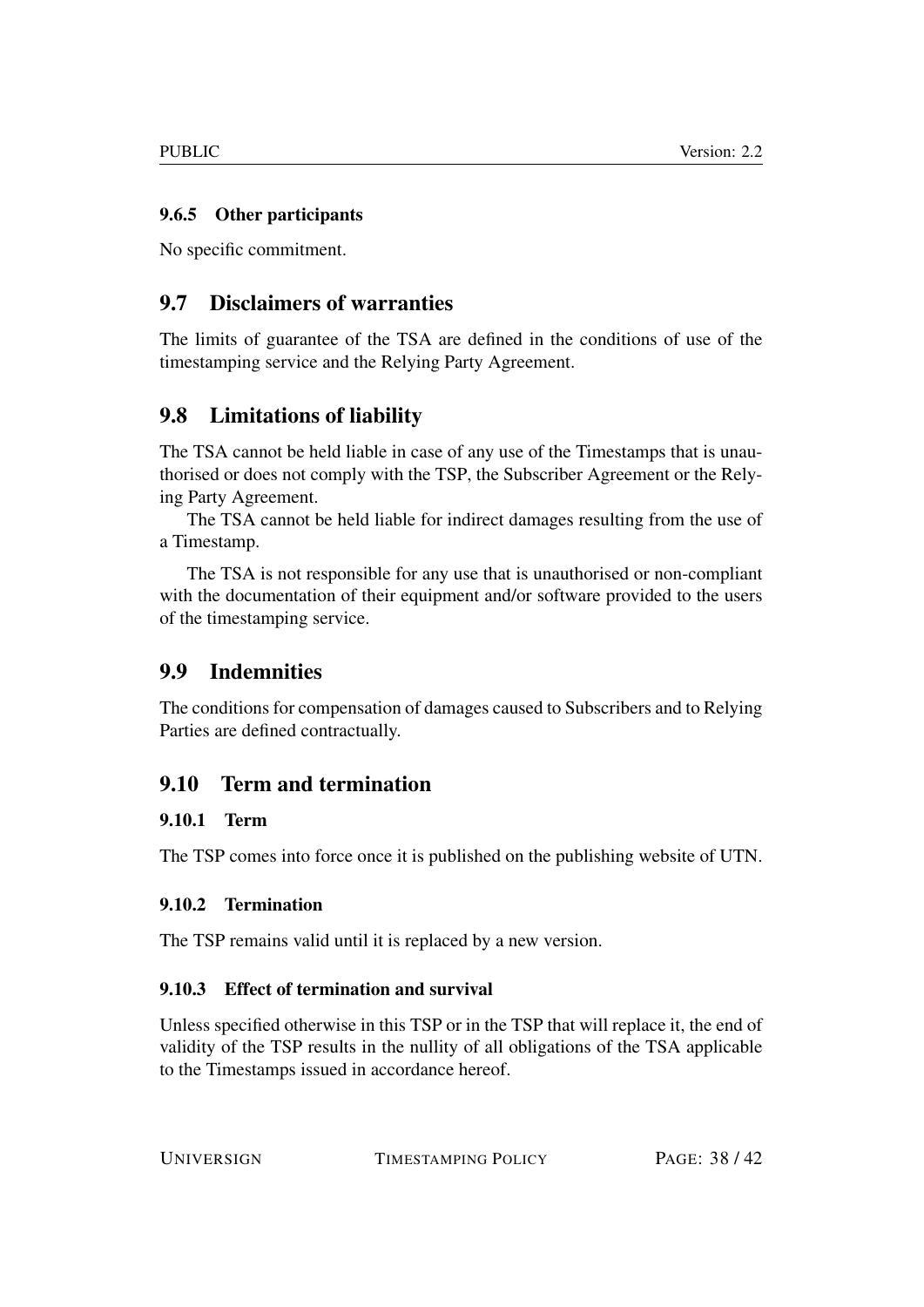## <span id="page-38-0"></span>9.11 Individual notices and communications with participants

Unless agreed otherwise by the parties concerned, all individual notifications and communications mentioned in the TSP must be sent by means that guarantee their origin and their receipt.

## <span id="page-38-1"></span>9.12 Amendments

#### <span id="page-38-2"></span>9.12.1 Procedure for amendment

The UTN may amend the TSP. These amendments take the form of new versions of the TSP. They are published on the publishing website of the UTN. The UTN determines whether the changes to the TSP require a change in the OIDs for the issued Timestamps.

#### <span id="page-38-3"></span>9.12.2 Notification mechanism and period

The UTN may make unannounced changes to the TSP in force in case of a minor change, such as spelling or URL errors. The UTN is the sole entity authorised to assess whether a change is minor or not.

The UTN informs its members about its intent to modify the TSP, by specifying the suggested modifications and the commenting period. These change proposals are also published on the website of the UTN. Members who administer their own publishing website must publish the change proposals on it as soon as they are received.

Commenting period: Unless specified otherwise, the commenting period is one (1) month from the publishing of the proposal for non-minor changes on the publishing website of the UTN. All entities intervening in the UTN may submit comments during this period.

Processing of comments: Once the commenting period ends, the UTN may decide to publish the new TSP or once again initiate a new amendment process with a modified version or withdraw the proposed version.

#### <span id="page-38-4"></span>9.12.3 Circumstances under which OID must be changed

If there is a substantial change in the TSP, the Approval Board of UTN may decide that a change in OID is necessary

The OID may be changed if the modification of the TSP is likely to affect the assurance level of already issued Timestamps.

UNIVERSIGN TIMESTAMPING POLICY PAGE: 39/42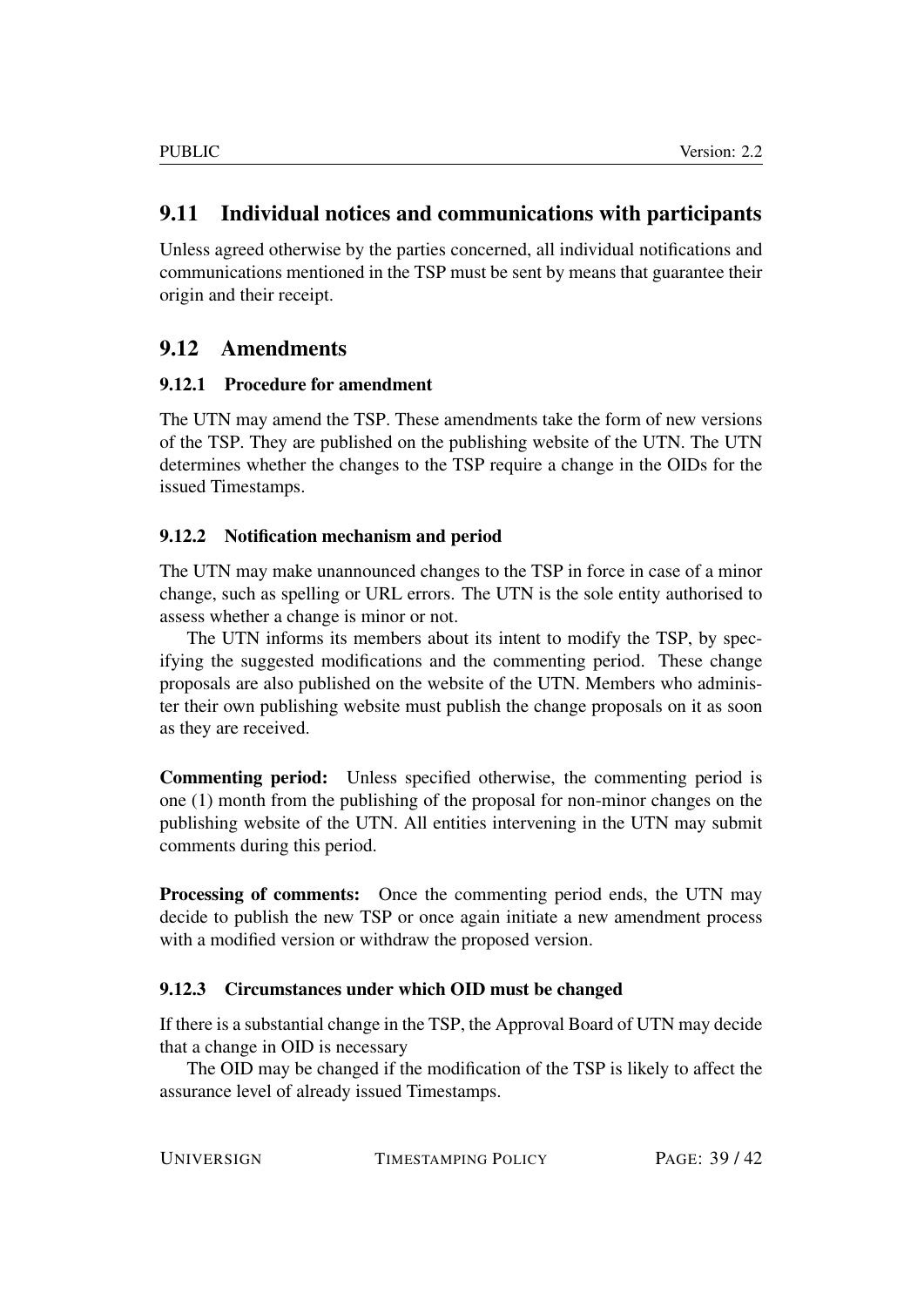# <span id="page-39-0"></span>9.13 Dispute resolution provisions

The TSA implements an adequate procedure for amicably settling disputes between it and the users of its services.

# <span id="page-39-1"></span>9.14 Governing law

In the case of a dispute between the TSA and the UTN arising from the interpretation, application and/or execution of the TSP and if no amicable settlement can be reached by the parties as described above, exclusive jurisdiction is granted to the courts under the Court of Appeal of Paris.

# <span id="page-39-2"></span>9.15 Compliance with applicable law

The provisions of the TSP are compliant with the applicable requirements of French law.

The legislative and regulatory texts applicable to the TSP are, mainly, those indicated in the references of this policy.

## <span id="page-39-3"></span>9.16 Miscellaneous provisions

## <span id="page-39-4"></span>9.16.1 Entire agreement

The TSA may specify specific requirements in the TSPS.

## <span id="page-39-5"></span>9.16.2 Assignment

No specific commitment.

## <span id="page-39-6"></span>9.16.3 Severability

If a clause of the TSP becomes null or is deemed unwritten by the verdict of a court having jurisdiction, the validity, legality and enforceable nature of the other clauses shall not be affected or reduced in any manner whatsoever.

## <span id="page-39-7"></span>9.16.4 Enforcement (attorneys' fees and waiver of rights)

The requirements defined in the TSP must be applied in accordance with the provisions of the TSP and the associated TSPS and no exemption of rights, with the intent to modify any prescribed right or obligation, shall be possible.

UNIVERSIGN TIMESTAMPING POLICY PAGE:  $40/42$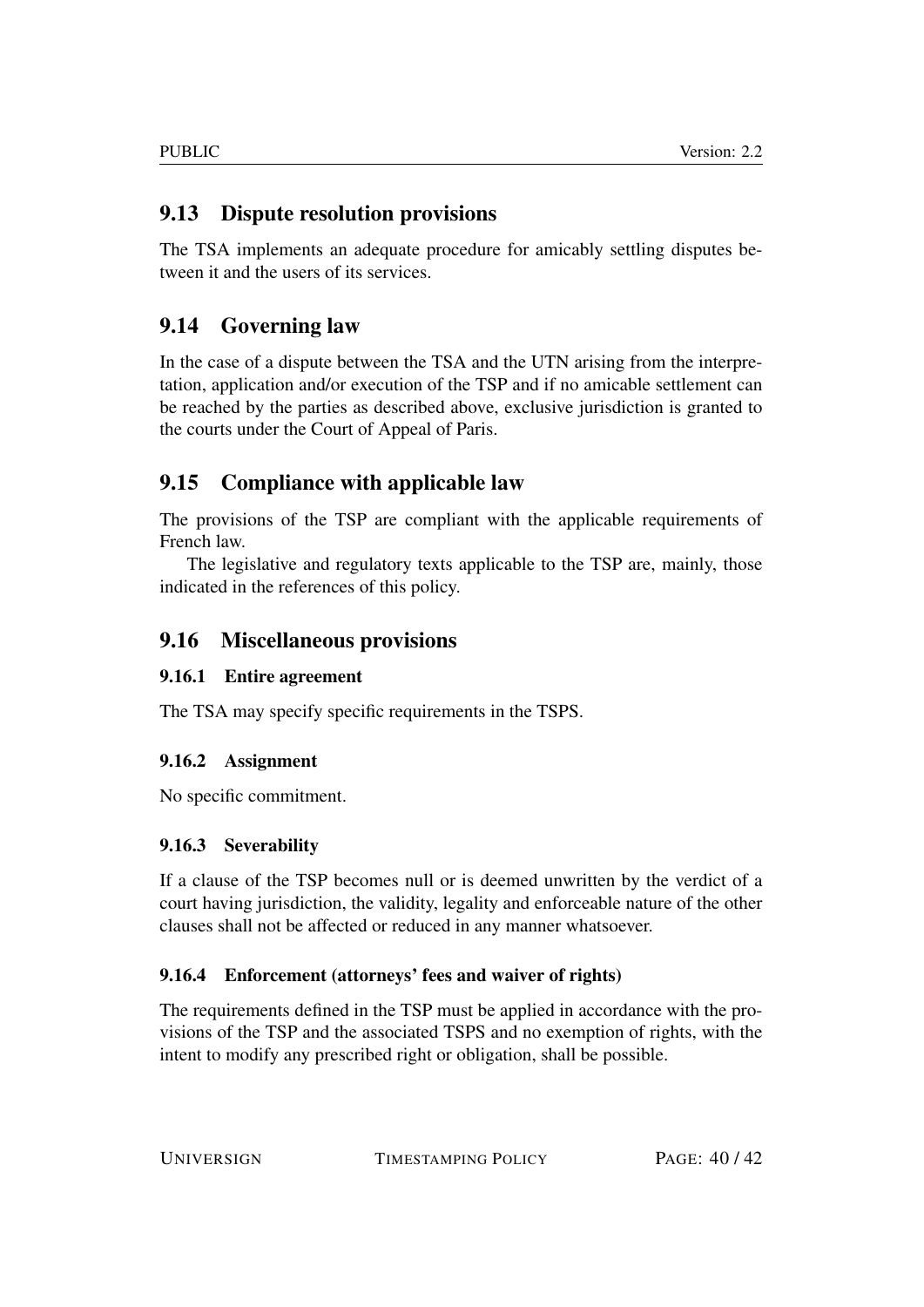## <span id="page-40-0"></span>9.16.5 Force majeure

The TSA shall not be held liable for indirect damages and the interruption of its services resulting from force majeure, which caused direct damage to their users.

## <span id="page-40-1"></span>9.17 Other provisions

## <span id="page-40-2"></span>9.17.1 Organization reliability

To guarantee the impartiality of its services, the TSA ensures that the persons occupying Trusted Roles do not suffer from any conflicts of interest that would harm the impartiality of their tasks.

## <span id="page-40-3"></span>9.17.2 Accessibility

Insofar as possible, the TSA allows disabled persons to access the services that it provides.